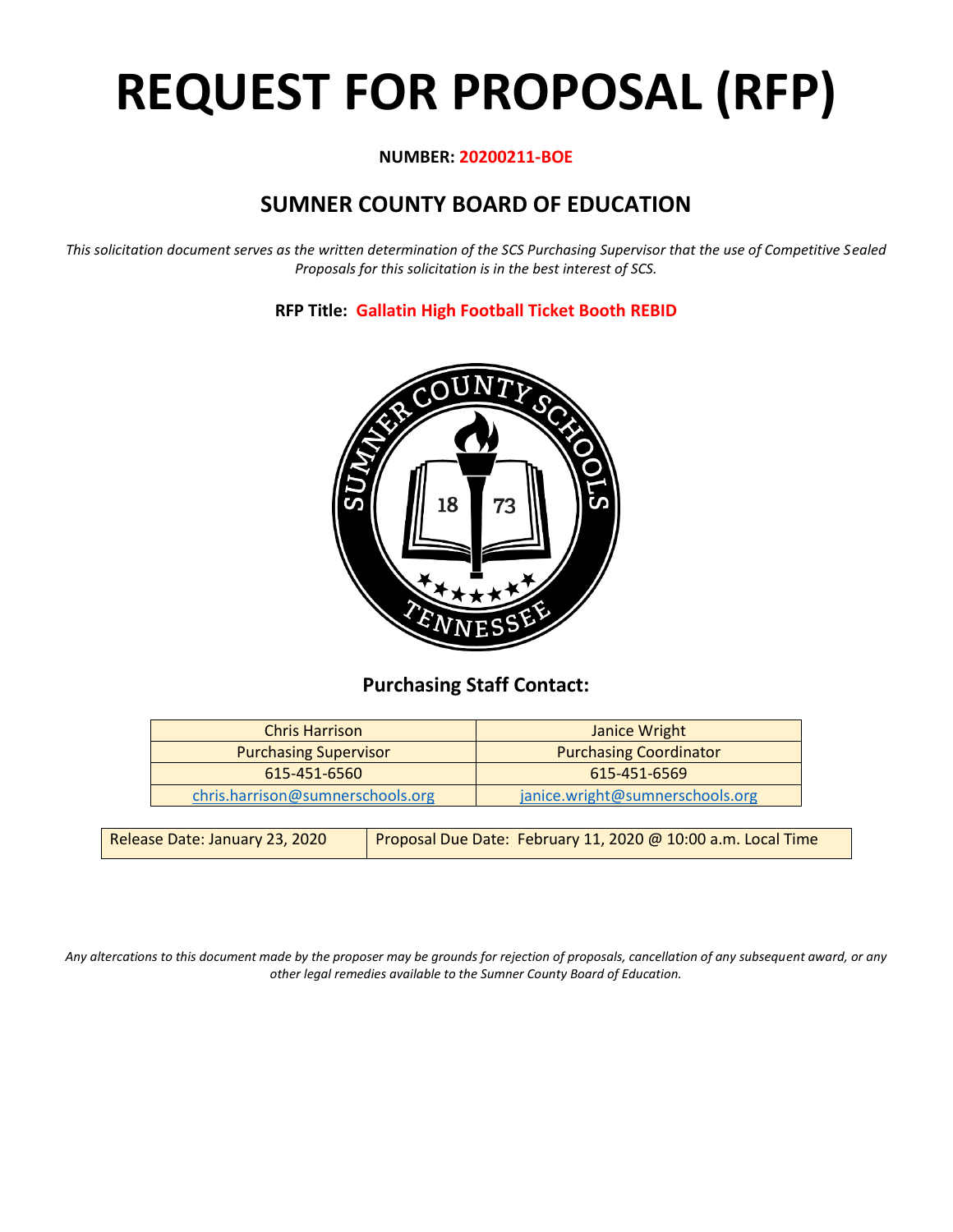# **NOTICE TO PROPOSERS**

There may be one or more amendments to this RFP. In order to receive communication for any such amendments issued specifically to this RFP, the proposer must provide a Notice of Intent to Propose to the Sumner County Board of Education (SCS) Purchasing Department. The proposer must utilize this form when submitting notice. The notice may be sent by email to: Purchasing Office, purchasing@sumnerschools.org. SCS will send amendments only to those proposers which complete and return this information by the deadline list in the RFP Schedule of Events (Section 4).

| <b>RFP Number:</b>      | 20200211-BOE Gallatin High Football Ticket Booth REBID |
|-------------------------|--------------------------------------------------------|
| Company Name:           |                                                        |
| <b>Mailing Address:</b> |                                                        |
|                         |                                                        |
|                         |                                                        |
| Phone Number:           |                                                        |
| <b>Contact Person:</b>  |                                                        |
| <b>Email Address:</b>   |                                                        |
|                         |                                                        |
| Authorized Signature    |                                                        |
| <b>Printed Name</b>     |                                                        |
| Date                    |                                                        |

Emailed amendments will be sent in a Microsoft Word (Office for Windows) or Portable Document Format (pdf) format. Any alterations to the document made by the proposer may be grounds for rejection of proposal, cancellation of any subsequent award or any other legal remedies available to the Sumner County Board of Education.

Amendments will also be posted on the SCS website **https://sumnerschools.org/index.php/current-bids-and-rfps** and attached to the solicitation listing as a PDF or WORD file. Check the particular solicitation on the Current Bids and RFPs webpage for any posted amendments.

By completing and returning this form, the Proposer has expressed its intent to provide a proposal for **20200211-BOE Gallatin High Football Ticket Booth REBID.**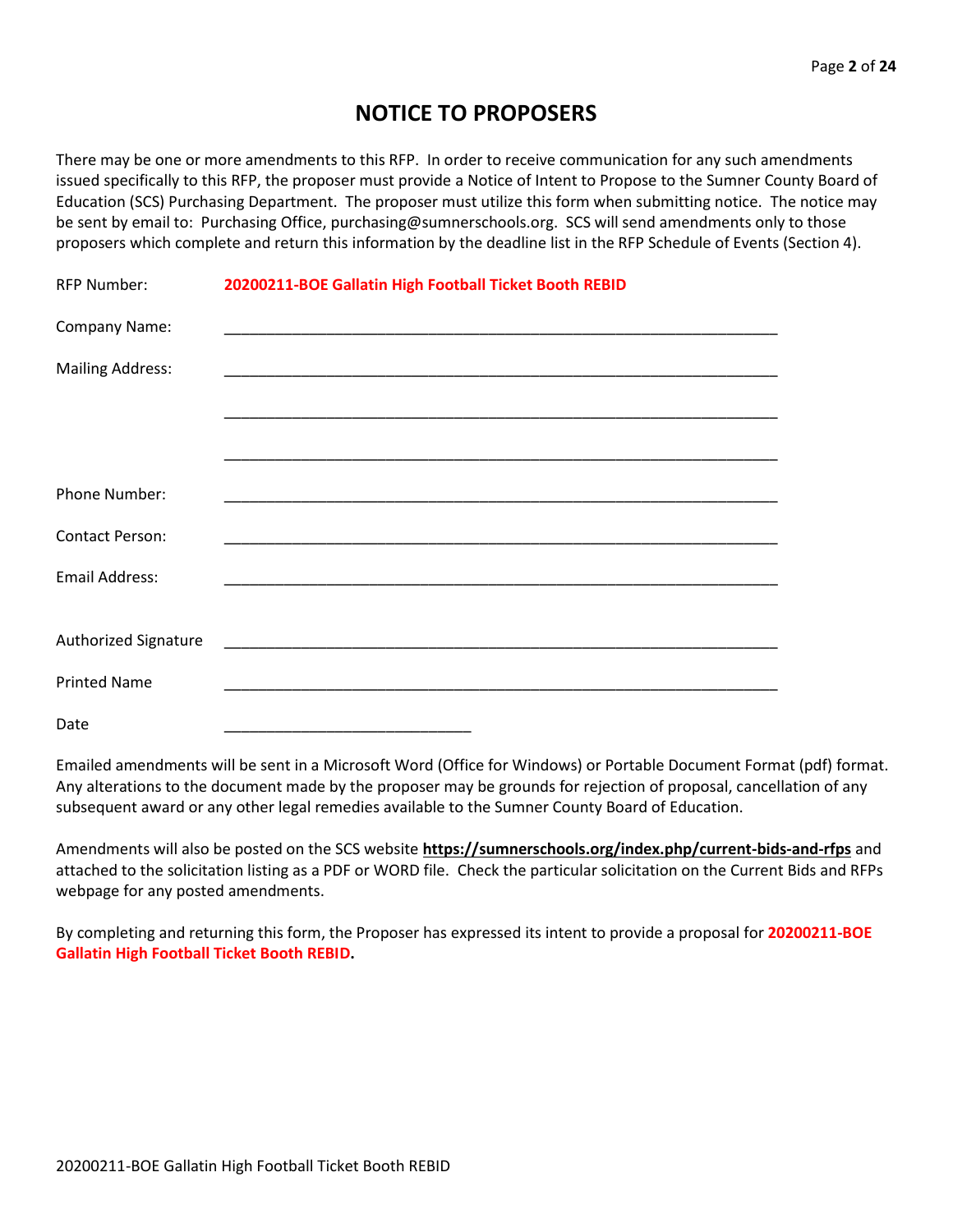# **TABLE OF CONTENTS**

- 1. Introduction/Overview
	- 1.1. Purpose
	- 1.2. Contact Information
- 2. Requirements
	- 2.1. Scope of Work/Specifications
	- 2.2. Contactor Obligations
- 3. Source Selection and Contract Award
- 4. Schedule of Events
- 5. Instructions for Proposal
	- 5.1. Required Forms
	- 5.2. New Vendors
	- 5.3. Acknowledgement of Insurance Requirements
	- 5.4. Clarification and Interpretation of RFP
	- 5.5. Proposal Package
	- 5.6. Delivery of Proposals
	- 5.7. Evaluation of Proposals
	- 5.8. Request for Clarification of Proposals
	- 5.9. Protests
- 6. Attachments
	- 6.1. Contact Information
	- 6.2. Bid Form/Certification
	- 6.3. References
	- 6.4. Certification Regarding Debarment or Suspension
	- 6.5. Condition of Submitting Proposal
	- 6.6. Statement of Non-Collusion
	- 6.7. Attestation Re Personnel
	- 6.8. Drug Free Workplace Affidavit
	- 6.9. IRS Form W-9
		- \**An online, fillable version can be found at https://www.irs.gov/pub/irs-pdf/fw9.pdf*
	- 6.10. Standard Terms & Conditions
	- 6.11. Vendor Checklist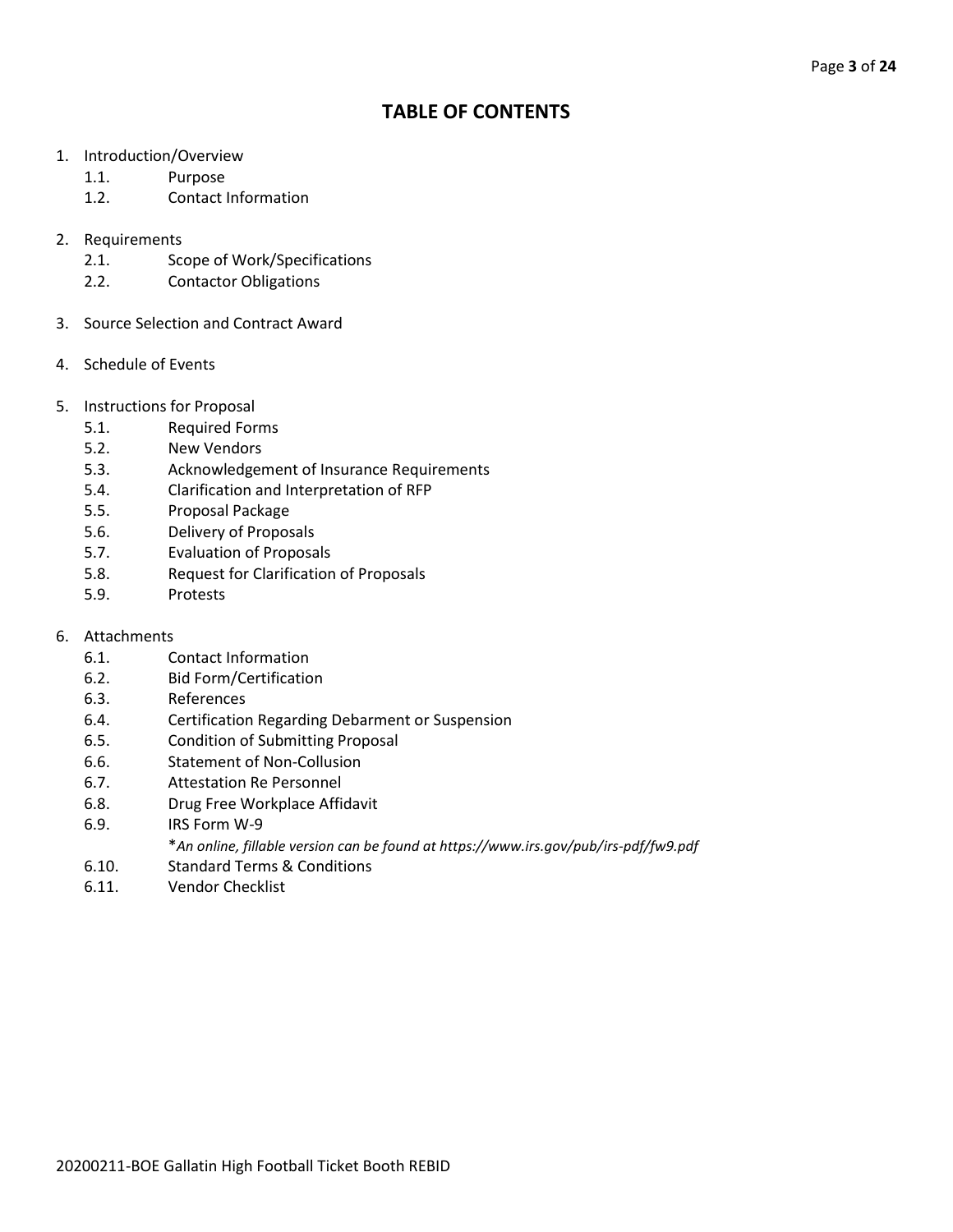#### 1. Introduction/Overview

#### 1.1. Purpose

The Sumner County Board of Education (SCS) is requesting sealed proposals for the construction of a new ticket booth at the Gallatin High Football Stadium, as specified herein.

#### 1.2. Contact Information

Unauthorized contact regarding this RFP with employees or officials of SCS other than the Purchasing Supervisor named below may result in disqualification from this procurement process.

Interested parties must direct all communication regarding this RFP to the Purchasing Supervisor or Project Manager, who is SCSs only official point of contact for this RFP.

| <b>RFP Procedures</b>            | <b>Project Manager</b>           |
|----------------------------------|----------------------------------|
| Chris Harrison                   | Tim Williams                     |
| <b>Purchasing Supervisor</b>     | <b>Assistant Project Manager</b> |
| 1500 Airport Road                | 1500 Airport Road                |
| Gallatin, TN 37066               | Gallatin, TN 37066               |
| chris.harrison@sumnerschools.org | tim.williams@sumnerschools.org   |
|                                  | Office: (615) 451-5243           |
|                                  | Mobile: (615) 604-7015           |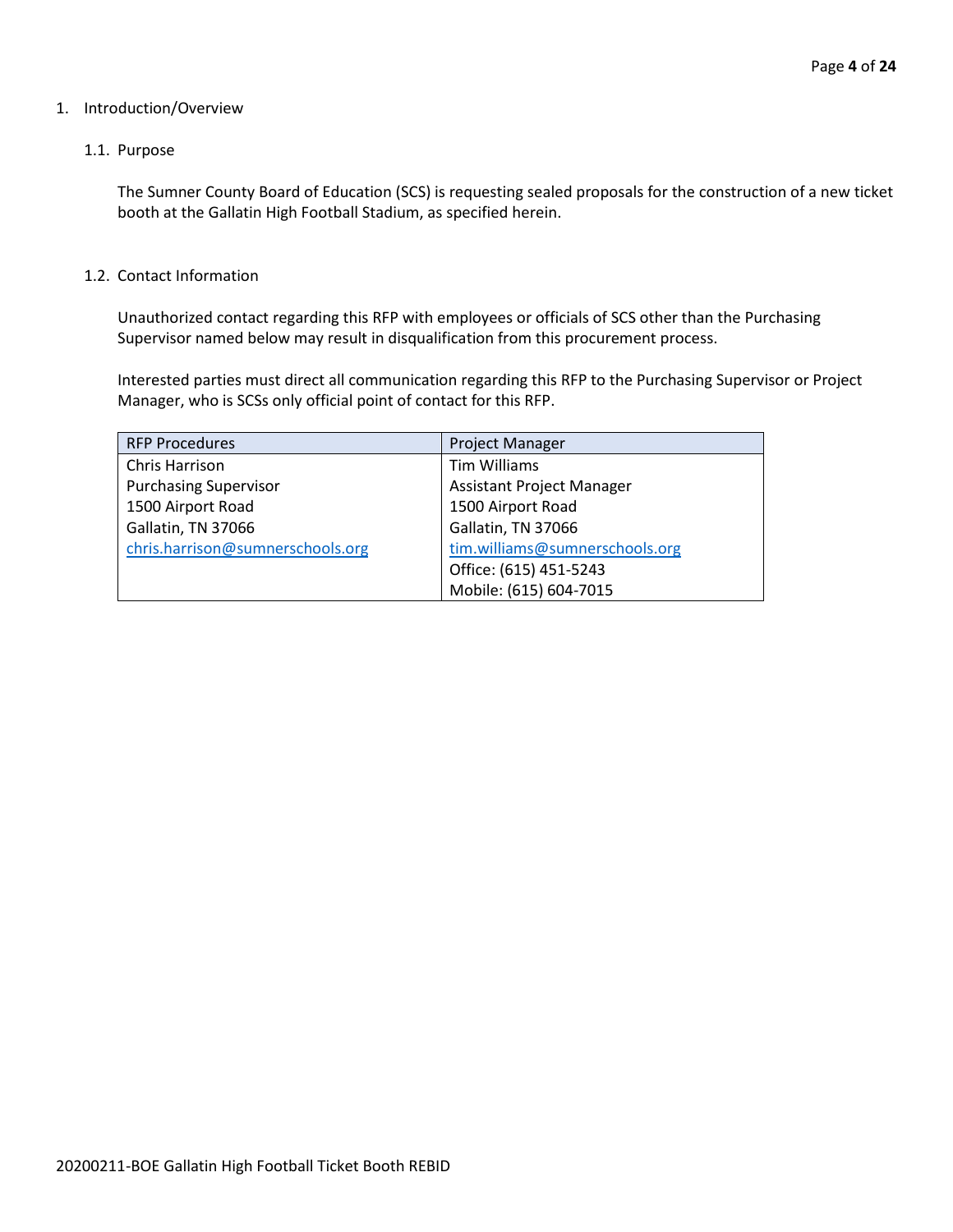#### 2. Requirements

#### 2.1. Scope of Work / Specifications

#### **GENERAL SCOPE OF WORK**

**A.** Provide all equipment, materials and labor to construct a new ticket booth at the Gallatin High Football Field, as specified herein. The Football Field is located behind the Sumner County School Central Office located at 695 East Main Street, Gallatin TN 37066.

#### **I. SUBMITTALS**

#### **A. Signed Bid Form**

#### **B. References**

Bidder shall submit references of no less than three previous clients, including full contact information, which shall be included with the bid.

#### **II. QUALITY ASSURANCE**

- **A.** A one-year warranty backed by the selected bidder for materials and workmanship will be required. The warranty date shall begin upon project completion and issuance of a U&O Certificate (hereinafter Use and Occupancy Certificate) from the Gallatin City Codes Department to the selected Bidder.
- **B.** All local codes will govern.

#### **III. SITE VISIT**

**A.** All requests for a site visit must be coordinated thru the Project Manager. Site visits must be scheduled and completed on or before February 6, 2020.

#### **IV. PROJECT SCHEDULE**

**A.** If an acceptable bid(s) is received, a recommendation will be made to the SumnerCounty Board of Education for approval. If approved, a Notice to Proceed will be provided to the successful bidder upon the execution of AIA Document A101- 2007 Standard Form Agreement Between Owner and Contractor document, any required bonds as specified herein, and Certificate of Liability Insurance are provided to the Owner.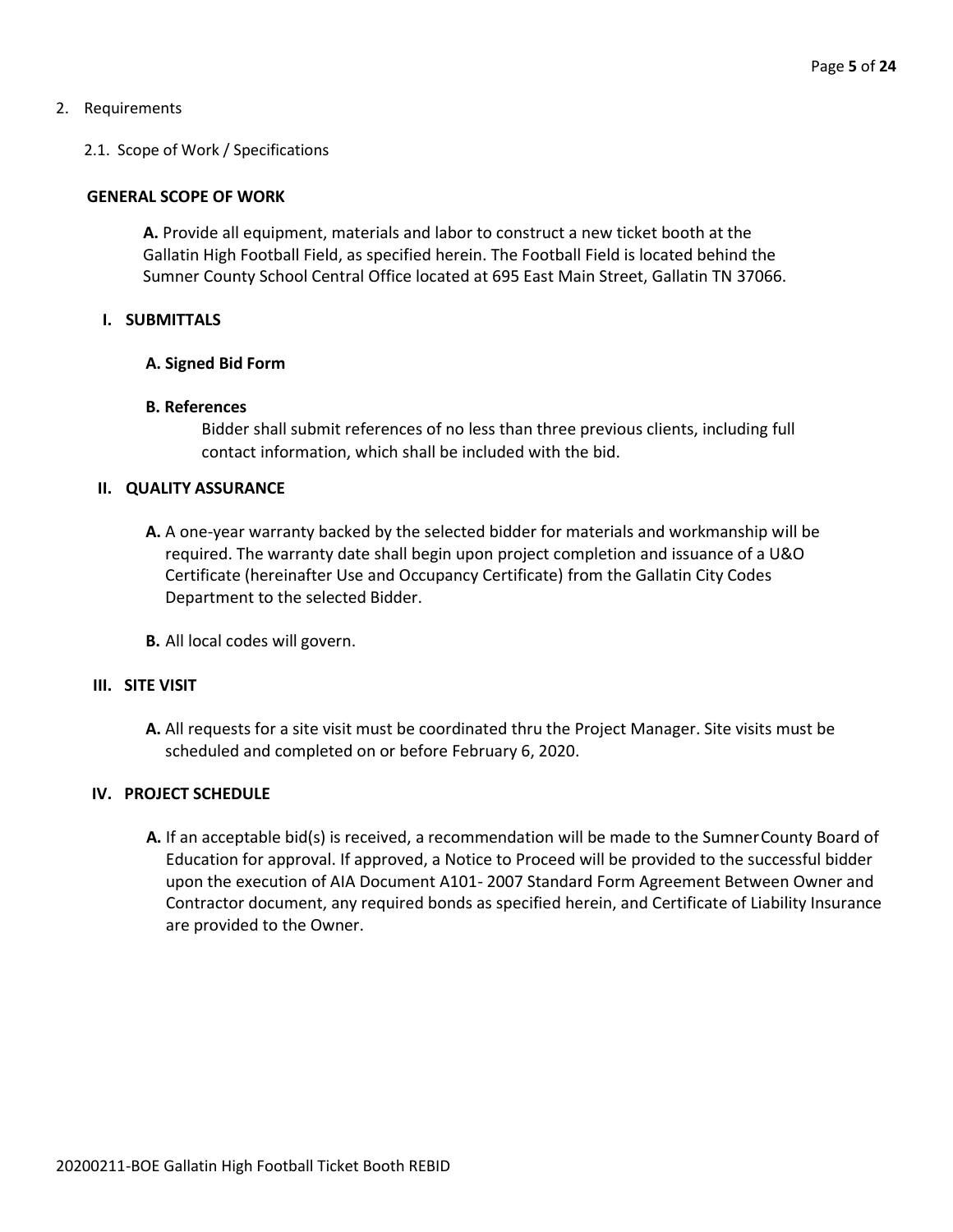## **Specification for Ticket Booth**

**GENERAL – All work must comply with all local, state, & national codes at no additional cost to the Owner. Installation of material shall be installed to the material manufacturer's recommendations and/or specifications unless written deviation is obtained from the Project Manager**. **All work shall be completed in a professional and workmanlike manner.**

All trade specific permits will be applied for and paid for by the Contractor. The Contractor will provide & pay for the Building Permit. The Contractor will be responsible for scheduling and meeting Gallatin City Codes Department personnel for inspection.

## **SPECIAL CONDITIONS:**

- 1. The Owner shall have the right to inspect all concealed work before it is covered (i.e., rebar, forming, insulation, foundation sealing, rough plumbing and wiring, etc.). If the Project Manager, does not respond within 48 hours of written notification, the Contractor may proceed.
- 2. The Contractor shall adhere to the following construction details:
	- 3,000 psi concrete slab (no reinforcement)
		- o Slick finish in ticket booth rooms
	- Utilize existing asphalt in Breezeway
		- o ALTERNATE: Include 4" thick, 3,000 psi concrete in Breezeway with broom finish. Concrete to be flush with existing grade meeting ADA requirements.
	- Brick Veneer to match existing concession stand
	- Metal Siding, Metal Roof and Metal Soffit to match existing concession stand
	- Iron Gate to be painted Hunter Green
	- Countertop to be constructed of 1" thick, black HDPE mounted on Style Selections Shelf Bracket (#25224PHLLG) or equivalent product.
- 3. The Contractor shall include electrical service to the structure meeting all applicable codes and requirements of local electric provider. Electrical is to include:
	- The structure should be fed with a 240/120 volt, three-wire feeder circuit from whichever existing electrical cabinet, on site, that is most prudent. This feeder conduit should be a minimum of one inch trade size and should contain four #6 stranded copper building wire conductors. This feeder should be protected by a 60 amp, two pole branch breaker installed in the electrical cabinet from which it originates. The 60 amp feeder arrangement should terminate with-in the interior of the ticket booth section that is most closely oriented to the direction from which it is fed. Further, the feeder should serve a main-lug load center with a circuit capacity of at least twelve. A #6 copper grounding electrode conductor should be installed with-in this load center and made continuous to the concrete re-enforcing iron in the slab of the structure.
	- Lights
		- o 1 fluorescent fixture (with bulbs installed) per room
		- o Fixtures (with bulbs installed), mounted flush, in soffit above ticket windows
		- o Fixtures (with bulbs installed), mounted flush, in breezeway
	- Interior plugs with stainless steel covers
	- Light Switches with stainless steel covers
	- All necessary junction boxes with covers, conduit and miscellaneous hardware needed.
	- All necessary wiring and associated materials needed for a complete project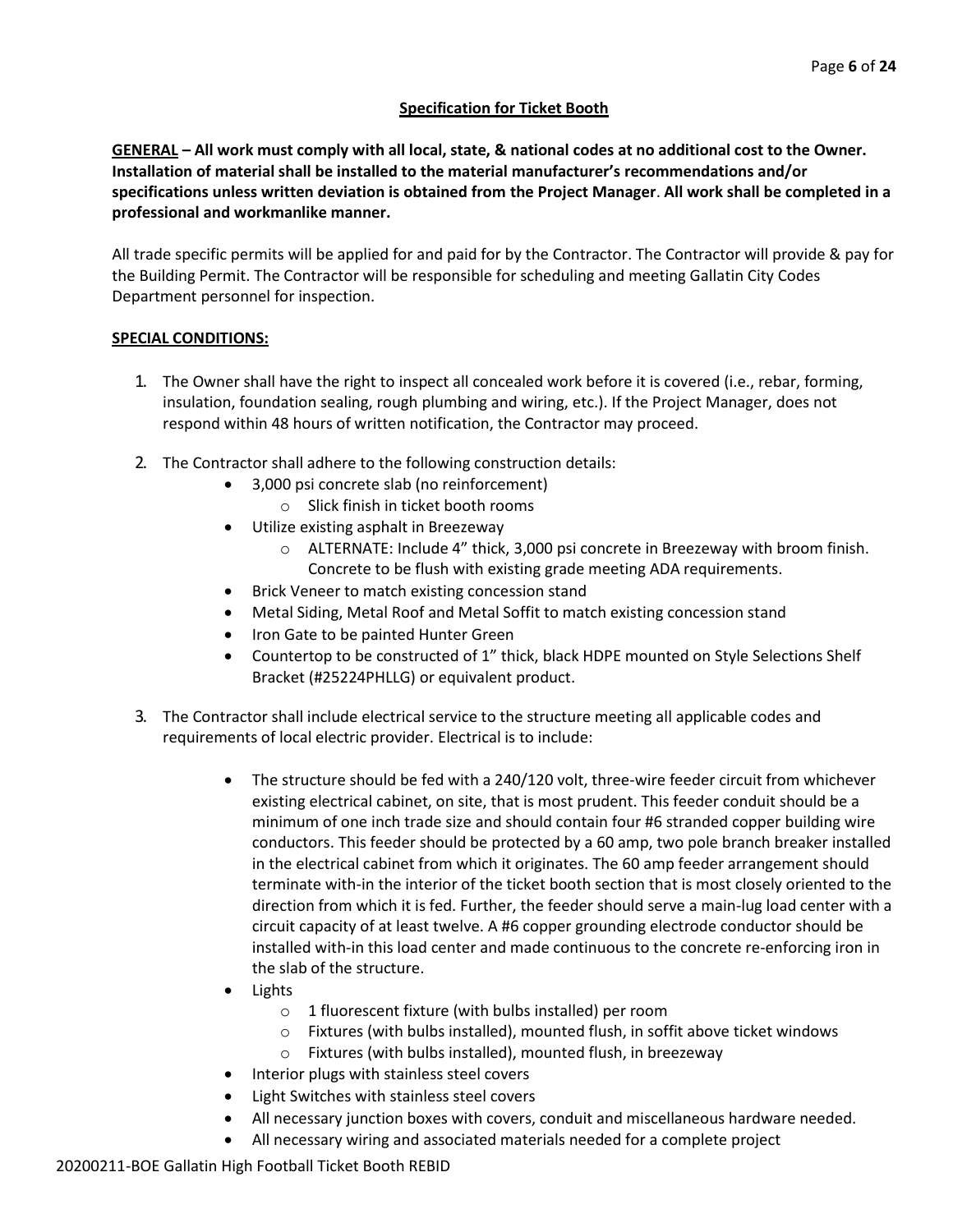- 4. The Contractor shall specify all critical materials selection decision dates, if any, within 1 week after award of the contract.
- 5. Payments will be made on a progressive monthly basis. Monthly invoices are to be submitted by the 15<sup>th</sup> of each month and should include a breakdown of the invoice in % complete by subcontract & by major self-performed activity. Checks cannot be picked up in person at the Finance Department. Payments will not be made until all Lien Releases are received from subcontractors for payments previously paid. All pay applications shall be submitted to the Project Manager for review and certification. The Project Manager shall then submit for payment processing. The Final Payment will not be released until the Project Manager receives lien releases for all work and all materials supplied by significant contractors & suppliers and a U&O Certificate has been issued by the Gallatin City Codes Department.
- 6. All materials and debris generated by this Contractor's construction activity shall be removed from the site by this Contractor.
- 3. Source Selection and Contract Award
	- Award(s), if made, will be made to the Responsive and Responsible proposer(s) whose proposal is most advantageous to SCS, taking into consideration price and the other evaluation criteria set forth in the RFP.
		- o General Criteria to be determined "Responsive"
			- Does the proposal include all required information, included completed attachment forms and affidavits?
			- Was the proposal delivered on or before the stated deadline? Did it include the required number of copies (hard & electronic)?
		- o General Criteria to be determined "Responsible"
			- Does the Proposer demonstrate an understanding of SCSs needs and proposed approach to the project?
			- Does the Proposer possess the ability, capacity, skill and financial resources to provide the service?
			- Can the Proposer take upon itself the responsibilities set forth in the RFP and produce the required outcomes in a timely fashion?
			- **■** Does the Proposer have the character, integrity, reputation, judgement, experience and efficiency required for the project?
	- SCS reserves the right to enter into discussions with Proposers which have submitted proposals determined to be reasonably like of being considered for selection to assure a full understanding of and responsiveness to the RFP requirements. Every effort shall be afforded to assure fair and equal treatment with respect to the opportunity for discussion and/or revision of their respective proposals. Revisions may be permitted after the submission and prior to the award for the purpose of obtaining the best offers.
	- Upon mutual agreement by both parties, SCS shall grant the right to extend the terms, conditions and prices of contract(s) awarded from this RFP to other Institutions (such as State, Local and/or Public Agencies) who express an interest in participating in any contract that results from this RFP. Each of the "piggyback" Institutions will issue their own purchasing documents for purchase of the goods/services. Proposer agrees that SCS shall bear no responsibility or liability for any agreements between Proposer and the other Institution(s) who desire to exercise this option.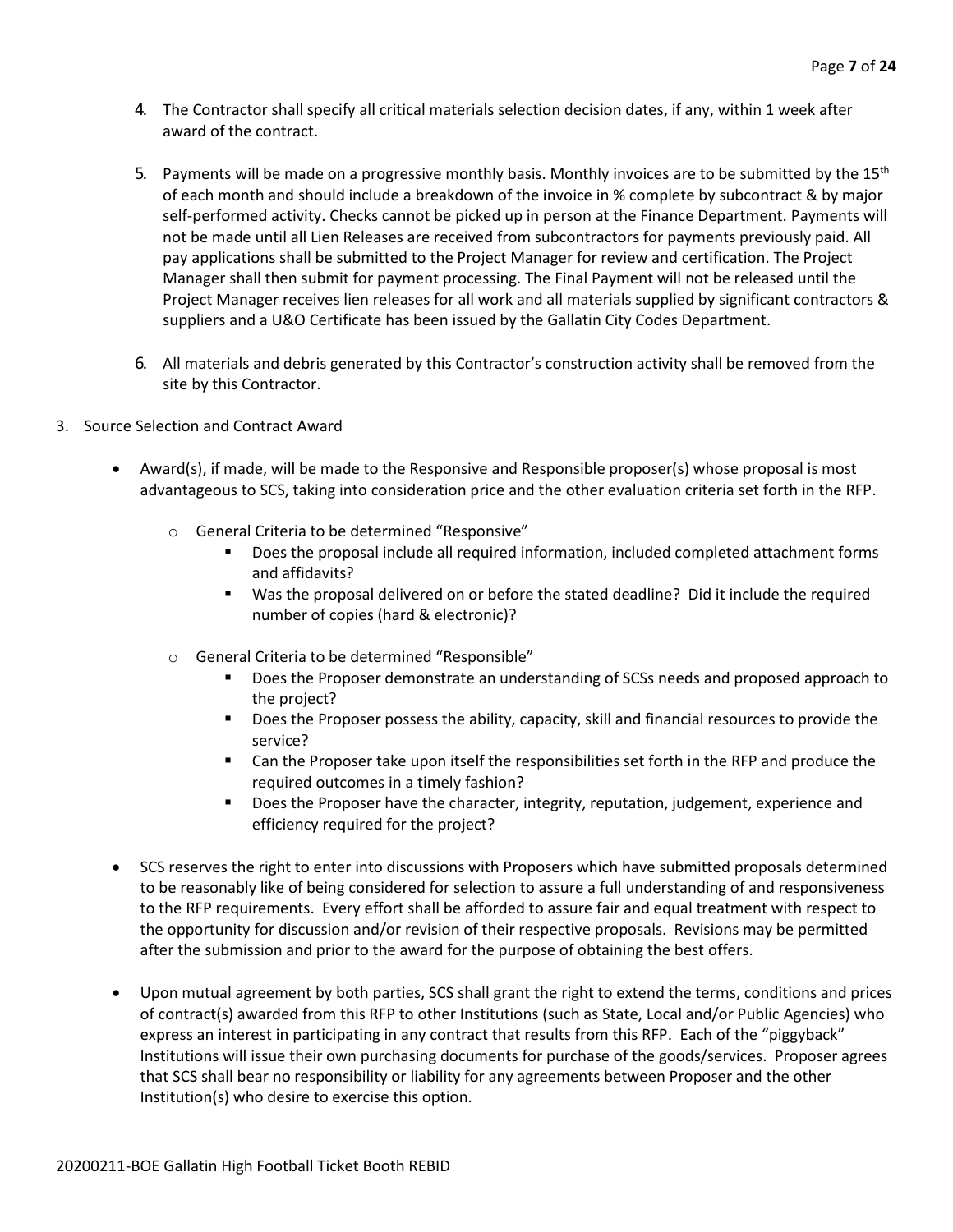4. Schedule of Events

| <b>RFP Issued</b>              | <b>January 23, 2020</b>                 |
|--------------------------------|-----------------------------------------|
| <b>Site Visit</b>              | February 6, 2020 (last day to complete) |
| <b>RFP Submission DEADLINE</b> | February 11, 2020 @ 10:00 am Local Time |

#### 5. Instructions for Proposal

#### 5.1. Required Forms

- Proposer must complete and submit the Attachments in Section 6. Attachments may be omitted depending on the RFP requirements. Refer to the Table of Contents for omitted Attachments.
- Evidence of a valid State of Tennessee Business License and/or Sumner County Business License.
- For all vendors with annual purchases in excess of \$50,000; a Sumner County Business License must be on file with the SCS Finance Department. Evidence of the license must be provided within ten (10) working days following notification of award; otherwise, SCS may rescind its acceptance of the Proposer's proposal.
- Copy of State of Tennessee License (if applicable) in respective field.
- If applicable, the Proposer must include a copy of the contract(s) the Proposer will submit to be signed.

#### 5.2. New Vendors

- To comply with Internal Revenue Service requirements, all vendors who perform any type of service are required to have a current IRS Form W-9 on file with the SCS Finance Department. It is a mandatory requirement to complete the IRS Form W-9 (Attachment 6.9) included in this RFP.
- To comply with the Tennessee Lawful Employment Act (50-1-702 and 50-1-703), non-employees (individuals paid directly by the employer in exchange for the individual's labor or services) must have on file one (1) of the following documents:
	- o A valid Tennessee driver's license or photo identification;
	- $\circ$  A valid driver's license or photo identification from another state where the license requirements are at least as strict as those in Tennessee;
	- o A birth certificate issued by a U.S. state, jurisdiction or territory;
	- o A U.S. government issued certified birth certificate;
	- o A valid, unexpired U.S. passport;
	- o A U.S. certificate of birth abroad (DS-1350 or FS-545)
	- o A report of birth abroad of a U.S. citizen (FS-240);
	- o A certificate of citizenship (N560 or N561);
	- o A certificate of naturalization (N550, N570 or N578);
	- o A U.S citizen identification card (I-197 or I-179); or
	- o Valid alien registration documentation or other proof of current immigration registration recognized by the United States Department of Homeland Security that contains the individual's complete legal name and current alien admission number or alien file number (or numbers if the individual has more than one number).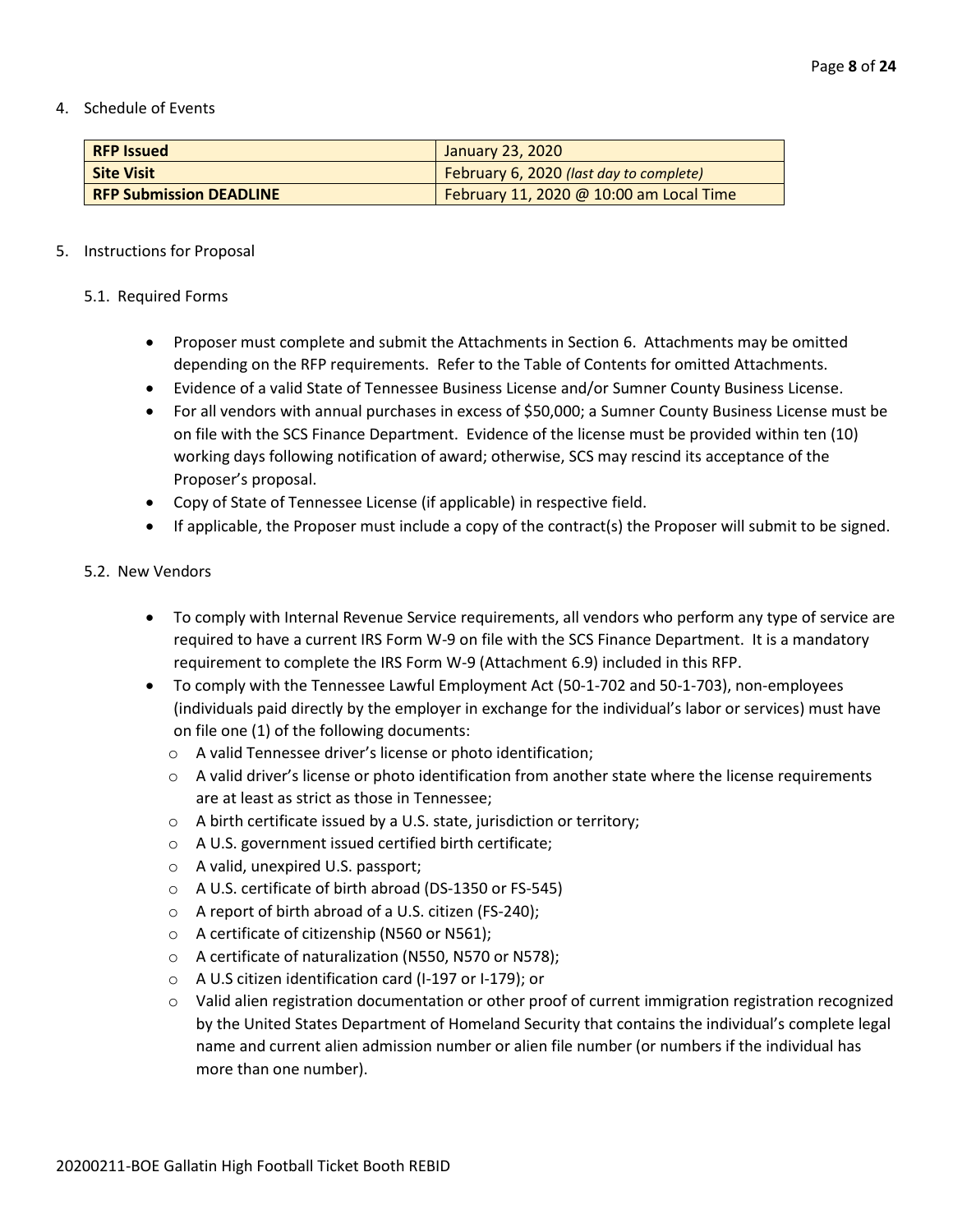5.3. Acknowledgement of Insurance Requirements

By submitting a proposal, Proposer acknowledges that it has read and understands the insurance requirements for the proposal. The Proposer who may have employees, contractors, subcontractors or agents working on SCS properties shall carry current certificates for general and professional liability insurance and for workers' compensation as indicated below. The owner or Principal of each Proposer must also be insured by workers' compensation if they perform any of the services on SCS properties. There will be no exceptions to the insurance requirement. Proposer also understands that the evidence of required insurance must be submitted within fifteen (15) working days following notification of its offer being accepted; otherwise, SCS may rescind its acceptance of the Proposers proposal.

• **General Liability**

| General Aggregate      | \$2,000,000 |
|------------------------|-------------|
| <b>Each Occurrence</b> | \$1,000,000 |

## • **Workers Compensation**

| <b>Workers Compensation</b> | Tennessee Statutory Limits |
|-----------------------------|----------------------------|
| <b>Employer's Liability</b> | \$500,000                  |

5.4. Clarification and Interpretation of RFP

The words "must" and "shall" in the RFP indicate mandatory requirements. Taking exception to any mandatory requirement shall be considered grounds for rejection. There are other requirements that SCS considers important but not mandatory. It is important to respond in a concise manner to each section and submit an itemized list of all exceptions.

5.5. Proposal Package

The package containing the proposal must be sealed and clearly marked on the outside of the package: **"20200211-BOE Gallatin High Football Ticket Booth REBID" DO NOT OPEN**

All sealed proposals packages must include all of the following. Any sealed proposals are subject to rejection as non-conforming if any applicable item is not included.

- One (1) Complete Original
- Original Signature on Original Proposal. NO copied or digital signatures.

The outside of the proposal package must be labeled as follows (if applicable):

- 1. Name of Company and Principal Owner, Business License Number, Expiration Date and License Classification.
- 2. In addition to Item 1, the same is applicable to masonry contractors if the work performed is > \$100,000.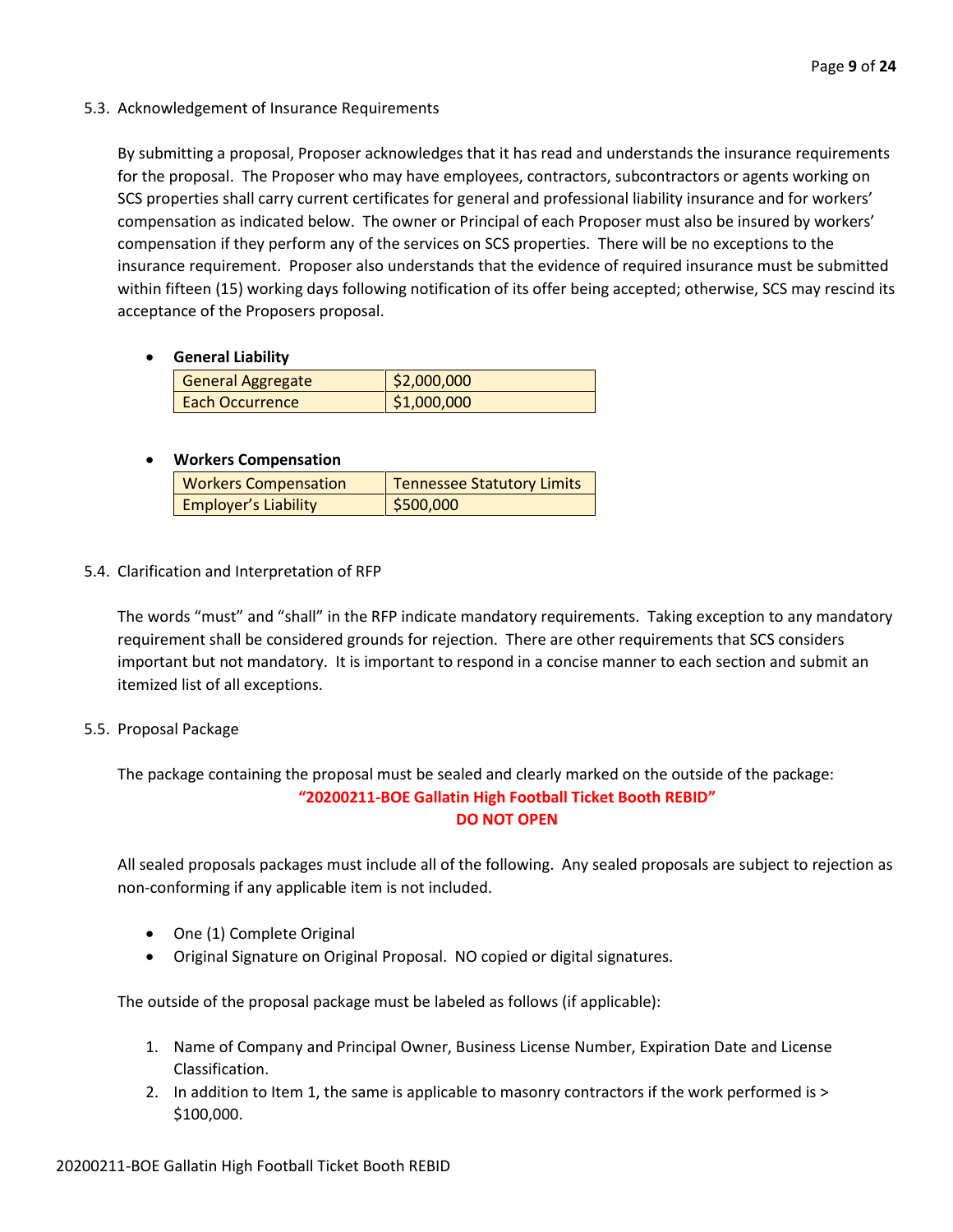- 3. In addition to Item 1, the same is applicable to HVAC, electrical, plumbing or A/C contractors if the work performed is > \$25,000.
- 4. In addition to Item 1, the same is applicable plus the Department of Environment & Conservation License Number and Classification, applicable to geothermal contractors if the work performed is > \$25,000.
- 5. If the prime contractor performs the masonry portion of the project or any of the above listed contractor skill sets and the work performed is > \$100,000; it must be so designated.
- 6. Only one (1) contractor in each classification listed shall be written on the bid envelope.

#### 5.6. Delivery of Proposals

Sealed proposals will be accepted until **February 11, 2020 @ 10:00 a.m. Local Time**. Proposals received after that time will be deemed invalid. Vendors mailing proposal packages must allow sufficient time to ensure receipt of their package by the time specified. SCS shall not accept proposals via electronic transmission such as email, fax, etc. There will be no exceptions. Proposals will be opened and read aloud. The reading of the bids will begin at **10:00 a.m. Local Time**.

Due to the nature of deliveries to the SCS Support Services Facility by carriers such as UPS, FedEx and such like; the proposal package will be accepted if the date and time on the delivery confirmation are indicated to be on or before the Proposal Deadline.

| Delivery Address: | Sumner County Board of Education |
|-------------------|----------------------------------|
|                   | Attn: Purchasing Supervisor      |
|                   | 1500 Airport Road                |
|                   | Gallatin, TN 37066               |

#### 5.7. Evaluation of Proposals

The SCS Purchasing Supervisor will first examine the proposals to reject those that are clearly non-responsive to the stated requirements. Proposers who are determined to be non-responsive and/or non-responsible will be notified of this determination.

The evaluation process will include the following factors:

- Company Experience and Qualifications
	- o The nature and scope of the Proposers business.
	- o The number of years the Proposer has been licensed to do business.
	- o The number of years the Proposer has been providing the requested services.
	- o How many similarly sized or larger K-12 clients have you contract with?
- Compensation/Price Data
	- o Address all costs associated with performance of the contracted services.
- Past Performance and References
	- $\circ$  Provided a minimum of three (3) client references for similar projects in size and scope successfully completed by Proposer within the last three (3) years. Attachment 6.3.
	- $\circ$  SCS may also consider other sources of pertinent past performance information, including the districts own experience with the Proposer.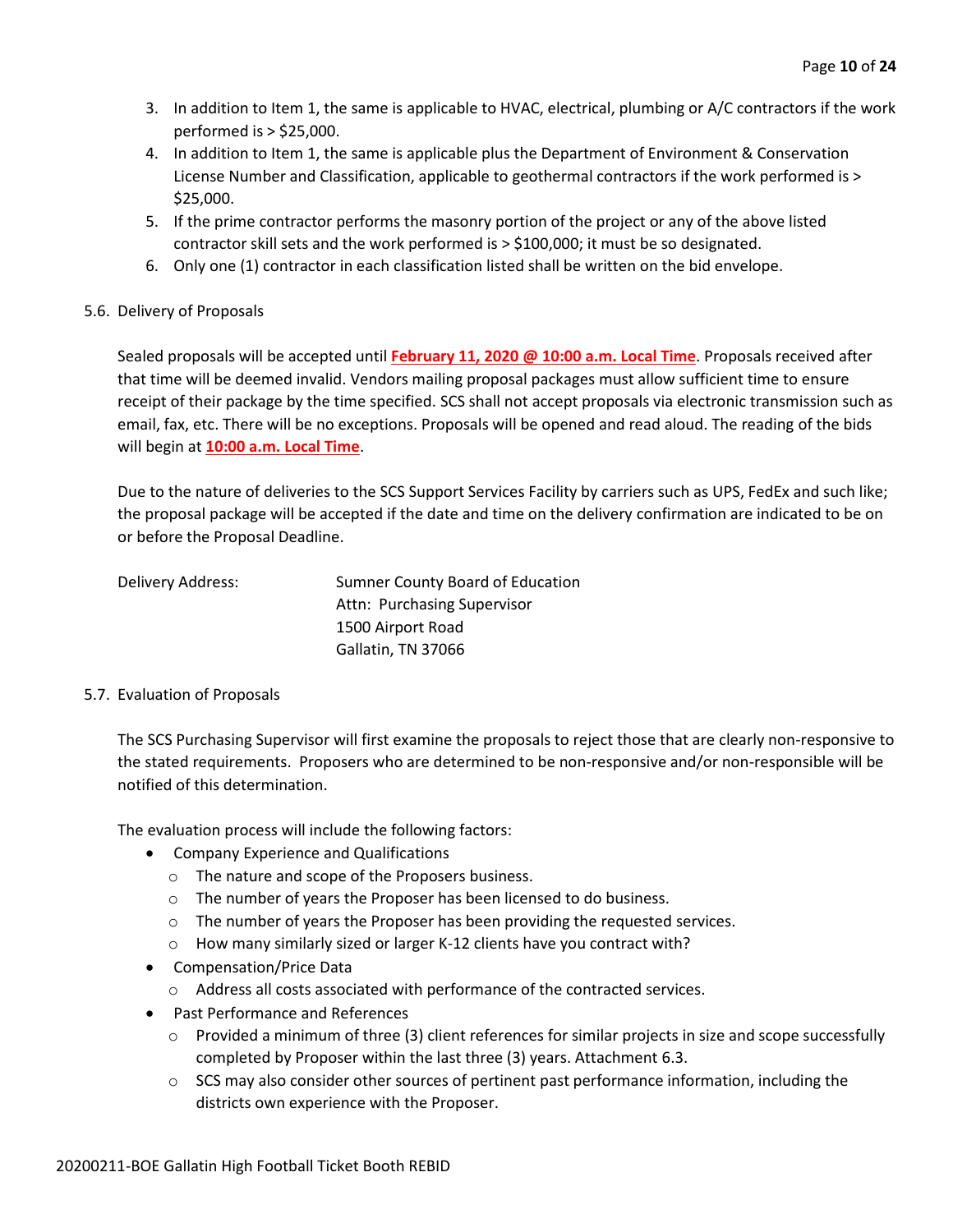#### 5.8. Request for Clarification of Proposals

Requests for clarification of proposals shall be distributed by the Purchasing Supervisor in writing (or email).

#### 5.9. Protests

In the event that any interested party finds any part of the listed specifications, terms or conditions to be discrepant, incomplete or otherwise questionable in any respect; it shall be the responsibility of the concerned party to notify the SCS Purchasing Office of such matters immediately upon receipt of the RFP. All notifications must be sent to the Purchasing Supervisor via email at [purchasing@sumnerschools.org.](mailto:purchasing@sumnerschools.org)

Any actual or prospective Proposer who is aggrieved in connection with the RFP or award of a contract may protest to the Purchasing Supervisor and/or the Sumner County Board of Education at its regularly scheduled meeting.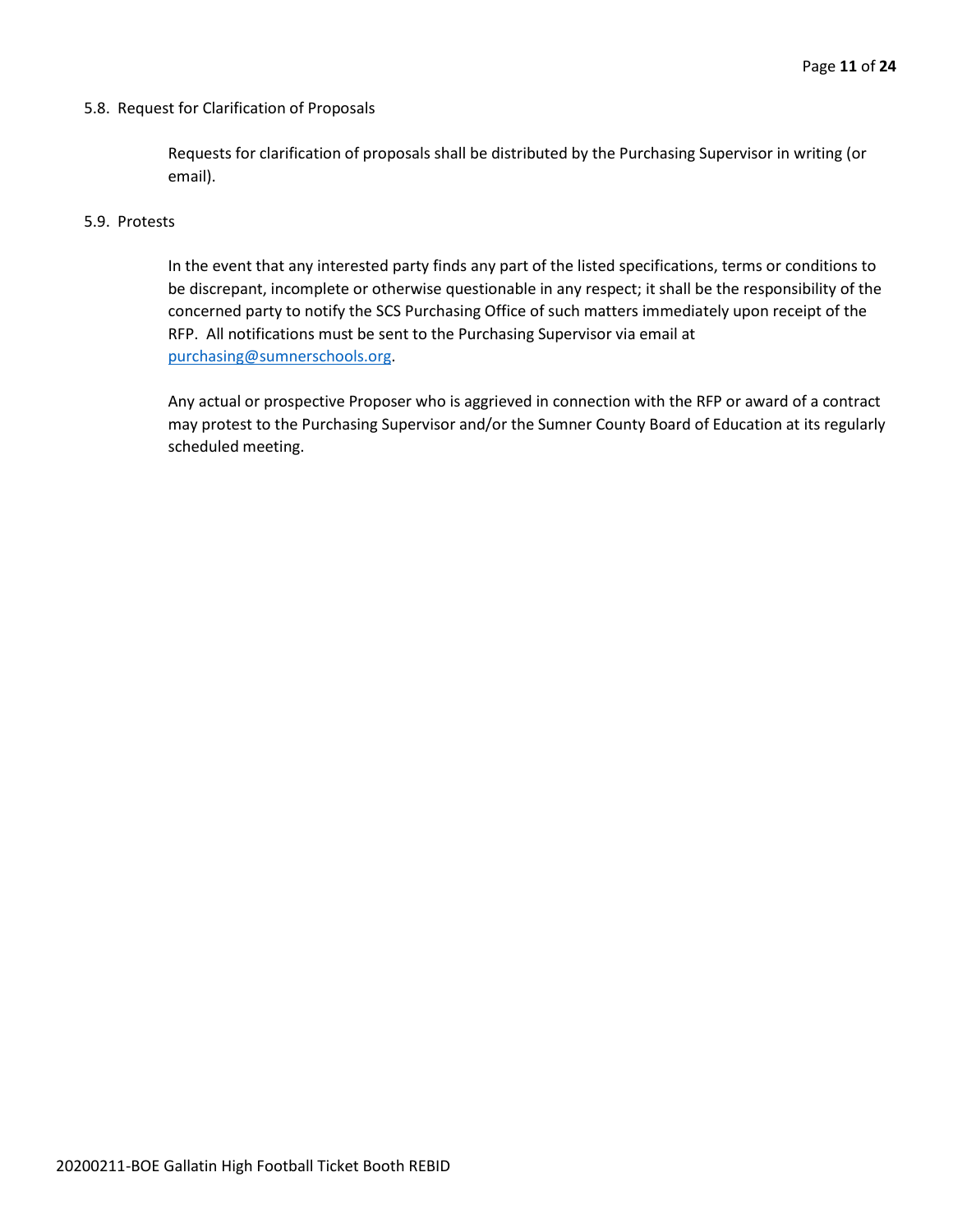#### **ATTACHMENT 6.1 - Contact Information**

| <b>Company Legal Name:</b>                 |          |  |
|--------------------------------------------|----------|--|
| <b>Company Official Address:</b>           |          |  |
|                                            |          |  |
| Company Web Site (URL):                    |          |  |
|                                            |          |  |
|                                            |          |  |
| Contact Person for project administration: |          |  |
|                                            |          |  |
|                                            |          |  |
|                                            |          |  |
| (office)                                   |          |  |
|                                            |          |  |
|                                            | (mobile) |  |
|                                            |          |  |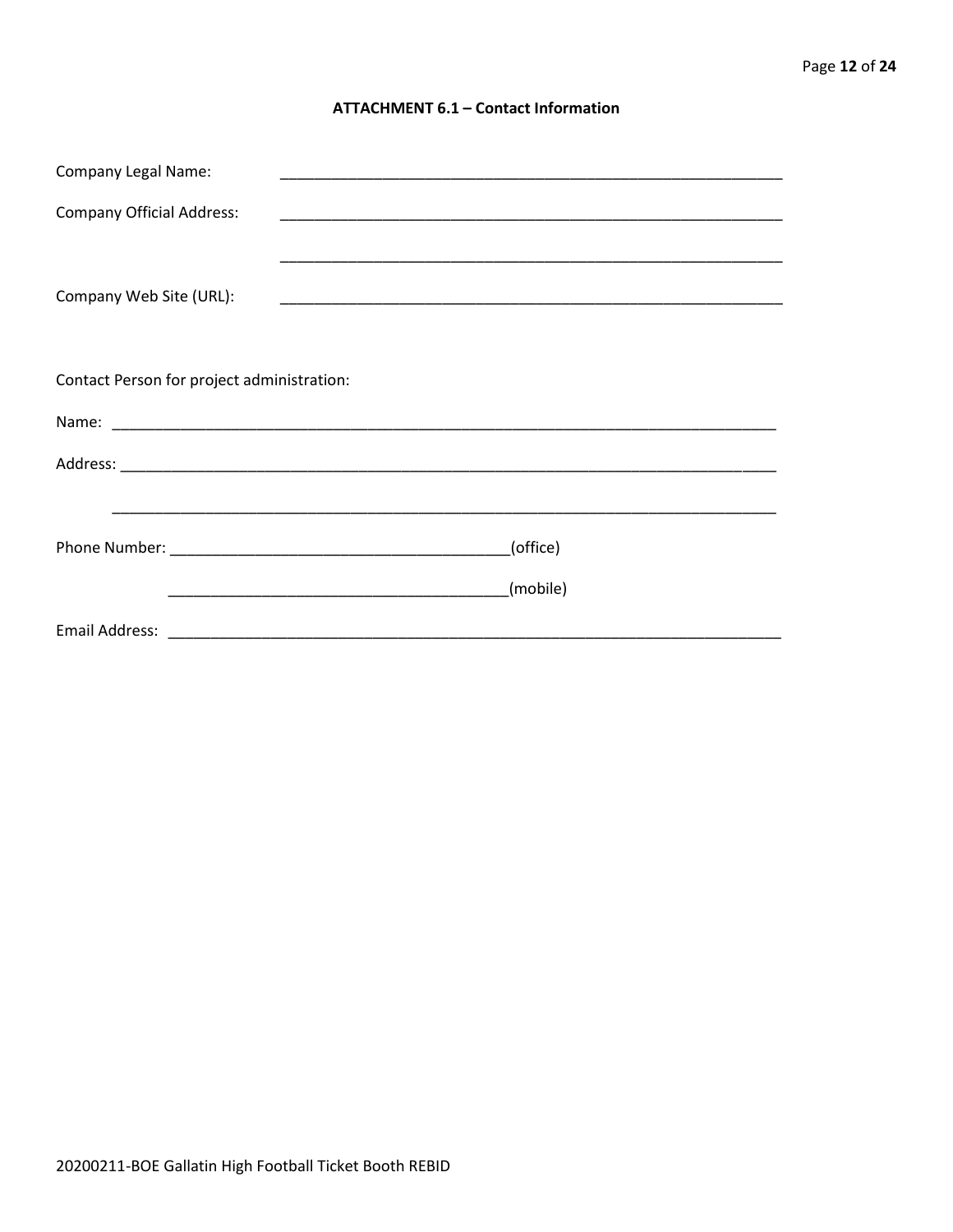# **BID FORM**

**For**

# **Gallatin High Football Ticket Booth**

**February 11, 2020**

### **Owner:**

#### **Sumner County Board of Education**

| Workman's Compensation Policy #: Network and American Assembly Policy Assembly                                                                                                                                                 |
|--------------------------------------------------------------------------------------------------------------------------------------------------------------------------------------------------------------------------------|
| Builder's Risk Insurance Policy #: New York Contract Contract Contract Contract Contract Contract Contract Contract Contract Contract Contract Contract Contract Contract Contract Contract Contract Contract Contract Contrac |
|                                                                                                                                                                                                                                |

**NOTE: Copies of current insurance policies must be provided prior to starting work.**

**IMPORTANT NOTE: In order to assure all bids are equitably compared, the Contractor must submit his proposal on this form.**

**LUMP SUM BID** shall include all material, labor, overhead, profit, permits, insurance, cleanup costs, etc. necessary to complete the job as specified herein & as shown on the attached drawings. The lump sum bid shall not include cost for items that may be identified as WORK BY OTHERS.

Each bidder shall add **a discretionary amount of \$1,000** to their calculated cost to determine the total Lump Sum Bid. No discretionary spending will be available to the bidder unless approved by the owner in writing.

| LUMP SUM BID: \$________________________                                                                                                  | .00 |     |
|-------------------------------------------------------------------------------------------------------------------------------------------|-----|-----|
| <b>ALTERNATE- Add Concrete in Breezeway: \$</b>                                                                                           |     | .00 |
| Acknowledgment of site visit with project manager prior to bid submittal:<br>(NOTE: Scheduling will be determined by the project manager) |     |     |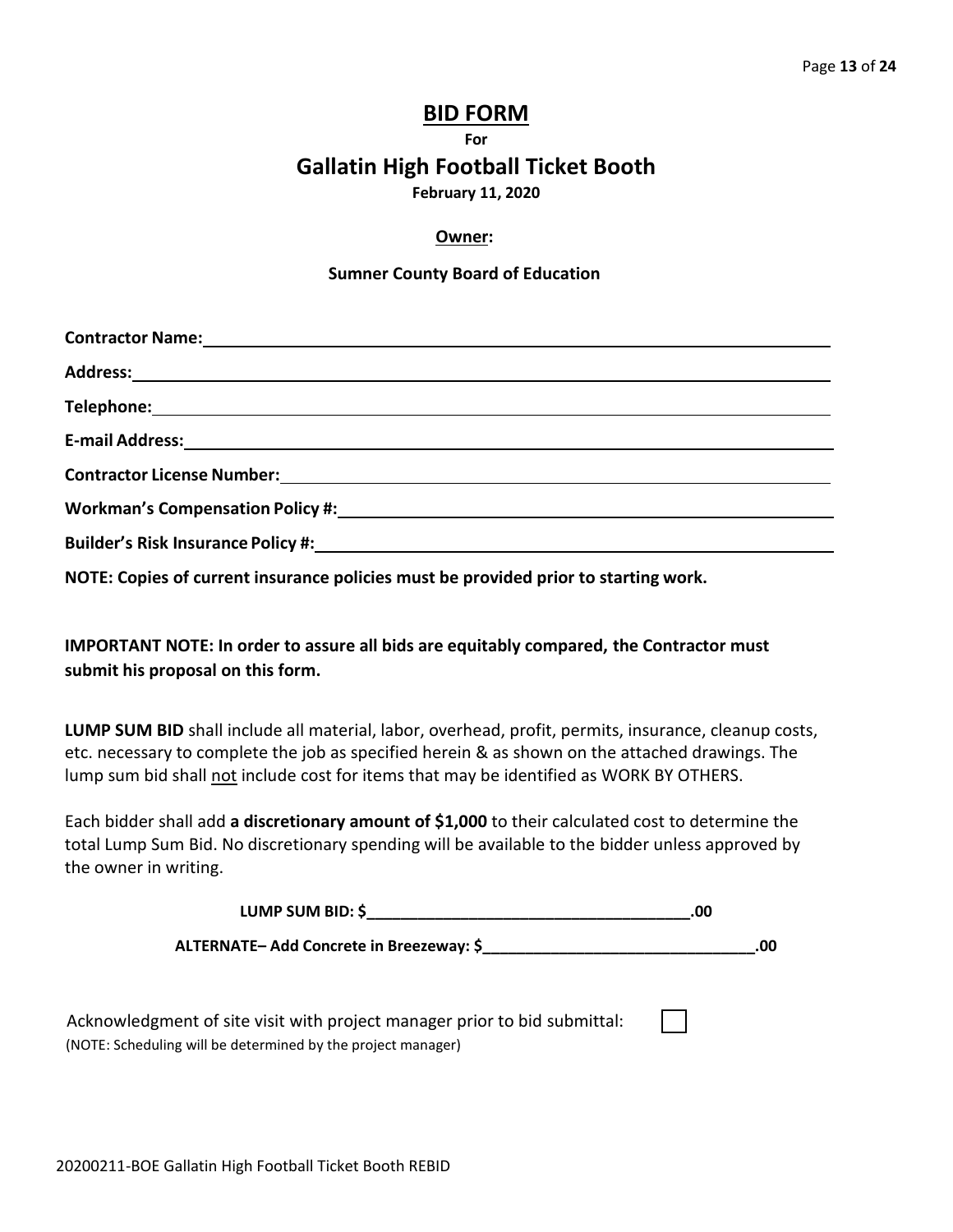#### **ATTACHMENT 6.3 - References**

| 1. |                                     |  |
|----|-------------------------------------|--|
|    |                                     |  |
|    |                                     |  |
|    |                                     |  |
|    |                                     |  |
|    |                                     |  |
| 2. |                                     |  |
|    |                                     |  |
|    |                                     |  |
|    |                                     |  |
|    |                                     |  |
|    |                                     |  |
| 3. |                                     |  |
|    |                                     |  |
|    |                                     |  |
|    |                                     |  |
|    |                                     |  |
|    |                                     |  |
|    | 4. Project Name/Location: _________ |  |
|    |                                     |  |
|    |                                     |  |
|    |                                     |  |
|    |                                     |  |
|    |                                     |  |
|    |                                     |  |

\*Proposers may copy this page and submit additional references.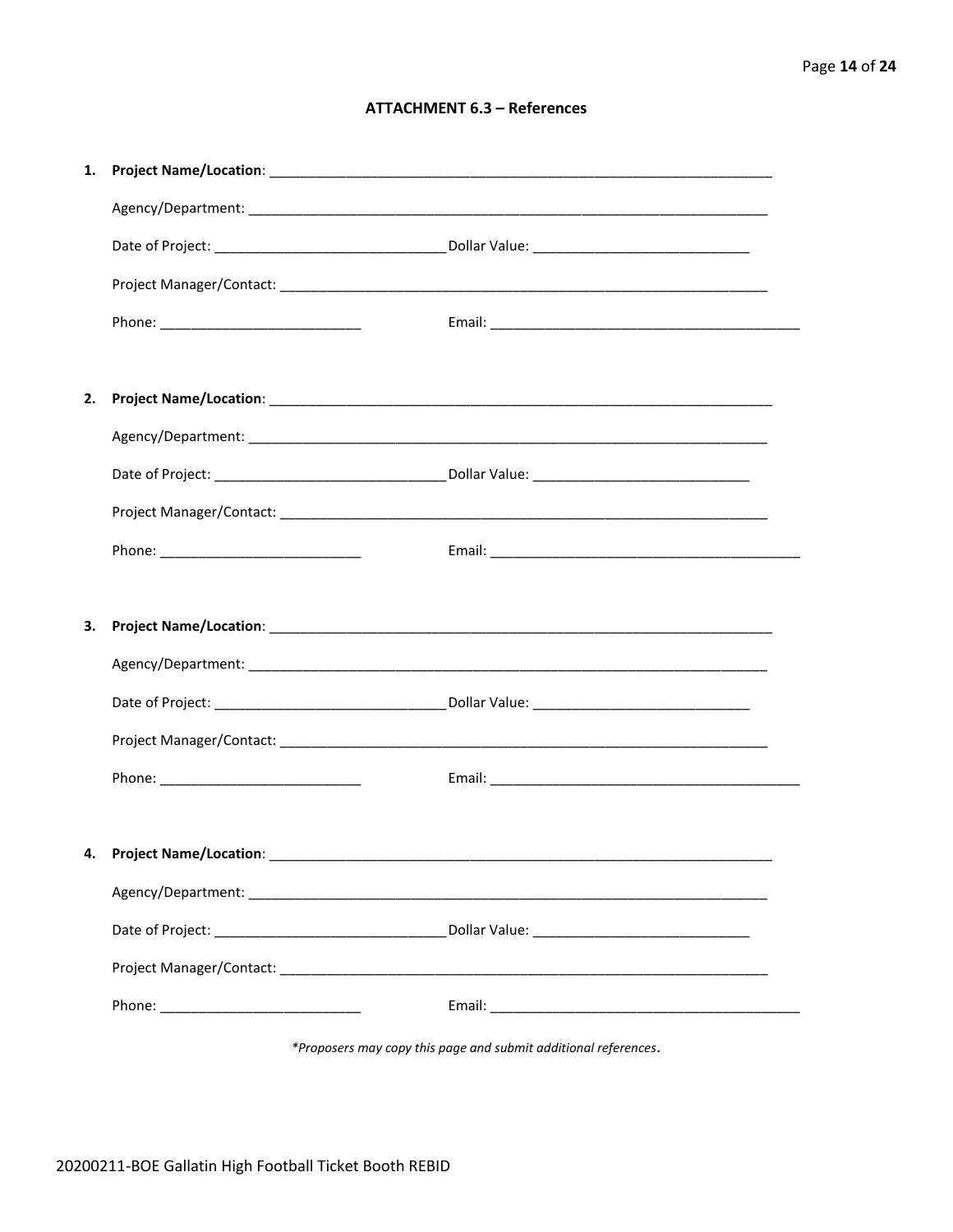#### **ATTACHMENT 6.4 – Certification Regarding Debarment or Suspension**

The prospective participant certifies, to the best of its knowledge and belief, that it and its principals:

- Are not presently debarred, suspended, proposed for debarment, declared ineligible or voluntarily excluded from participation in transactions under federal non-procurement programs by any federal department or agency;
- Have not, within the three-year period preceding the proposal, had one or more public transactions (federal, state or local) terminated for cause or default; and
- Are not presently indicated or otherwise criminally or civilly charged by a government entity (federal, state or local) and have not, within the three-year period preceding the bid, been convicted or had a civil judgement rendered against it:
	- $\circ$  For the commission of fraud or a criminal offense in connection with obtaining, attempting to obtain or performing a public transaction (federal, state or local) or a procurement contract under such a public transaction;
	- $\circ$  For the violation of federal or state antitrust statutes, including those proscribing price fixing between competitors, the allocation of customers between competitors, or bid rigging; or
	- $\circ$  For the commission of embezzlement, theft, forgery, bribery, falsification or destruction of records, making false statements, or receiving stolen property.

\_\_\_\_\_\_\_\_\_\_\_\_\_\_\_\_\_\_\_\_\_\_\_\_\_\_\_\_\_\_\_\_\_\_\_\_\_\_\_\_\_\_\_\_\_\_\_\_\_\_\_\_

I understand that a false statement on this certification may be grounds for the rejection of this proposal or the termination of the award. In addition, under 18 U.S.C. 1001, a false statement may result in a fine of up to \$10,000 or imprisonment for up to five years, or both.

Name of Participating Agency: \_\_\_\_\_\_\_\_\_\_\_\_\_\_\_\_\_\_\_\_\_\_\_\_\_\_\_\_\_\_\_\_\_\_\_\_\_\_\_\_\_\_\_\_\_\_\_\_\_\_\_\_\_\_\_\_\_\_\_\_

Name and Title of Authorized Representative: \_\_\_\_\_\_\_\_\_\_\_\_\_\_\_\_\_\_\_\_\_\_\_\_\_\_\_\_\_\_\_\_\_\_\_

Signature of Authorized Representative: \_\_\_\_\_\_\_\_\_\_\_\_\_\_\_\_\_\_\_\_\_\_\_\_\_\_\_\_\_\_\_\_\_\_\_\_\_\_\_\_\_\_\_\_\_\_\_\_\_\_\_\_

Date: \_\_\_\_\_\_\_\_\_\_\_\_\_\_\_\_\_\_\_\_\_\_\_\_\_\_\_\_

\_\_\_\_ I am unable to certify to the above statement. Attached is my explanation.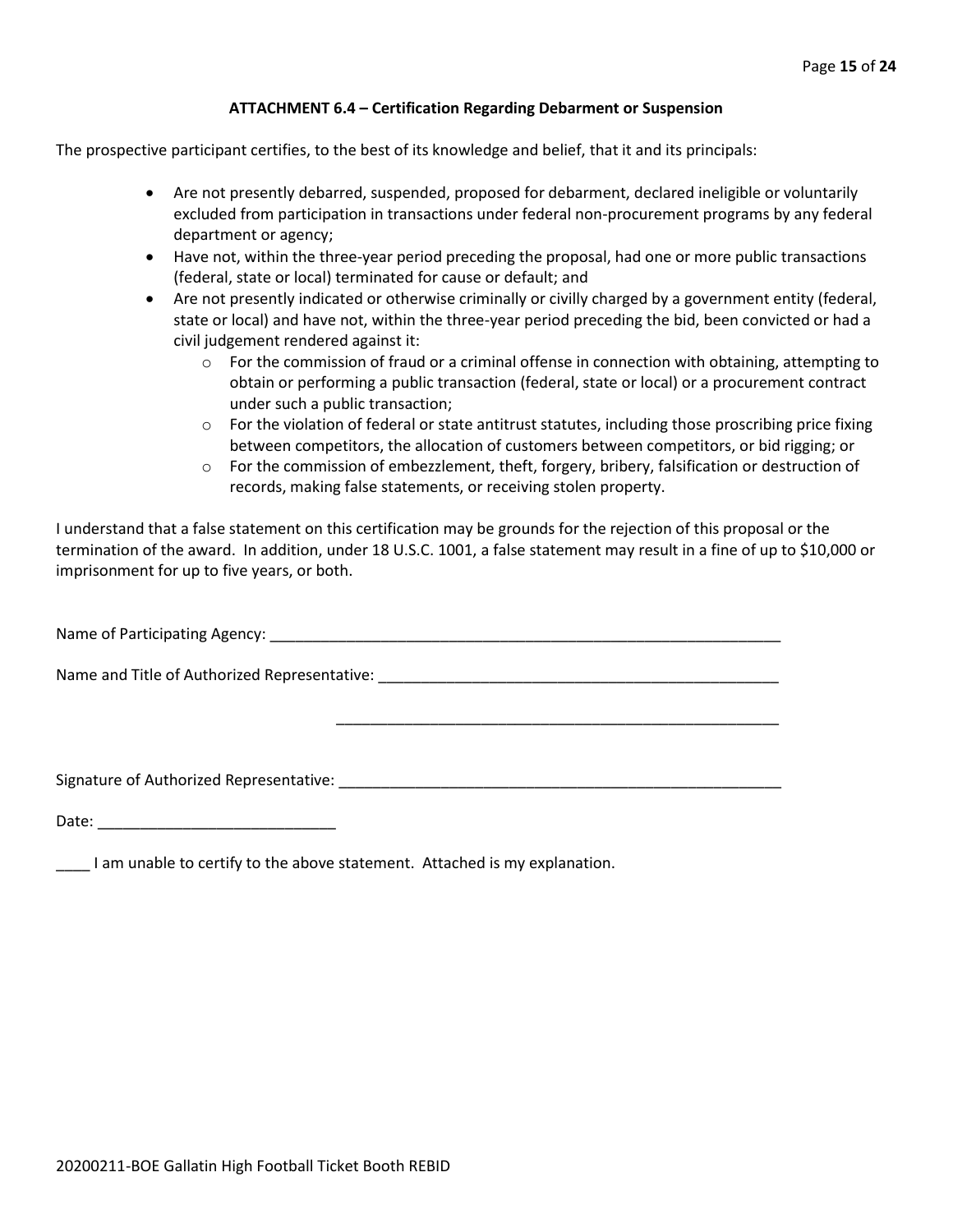#### **ATTACHMENT 6.5 – Condition of Submitting Proposal**

The undersigned Proposer has carefully examined all instructions, requirements, specifications, terms and conditions of the RFP and certifies:

- It is a reputable company regularly engaged in providing goods and/or services necessary to meet the requirements, specifications, terms and conditions of the RFP.
- All statements, information and representations prepared and submitted in response to the RFP are current, complete, true and accurate. Proposer acknowledges that the Sumner County Board of Education (SCS) will rely on such statements, information and representations in selecting the successful proposer(s).
- That the prices quoted shall be SCSs pricing for the products and/or service.
- It shall be bound by all statements, representations, warranties and guarantees made in its proposal.
- Proposer acknowledges that the contract may be canceled if any conflict of interest or appearance of a conflict of interest is discovered by SCS, in its sole discretion.
- All purchase orders must be duly authorized and executed by SCS and subject to the terms and conditions of the RFP.

| ADDRESS: |                                                                                                                      |
|----------|----------------------------------------------------------------------------------------------------------------------|
|          |                                                                                                                      |
| PHONE:   | (office)                                                                                                             |
|          | (mobile)                                                                                                             |
| EMAIL:   | <u> 2001 - Jan Barbarat, manager eta izan zen erroman ez ez artera ez ez artera ez artera ez ez artera ez ez art</u> |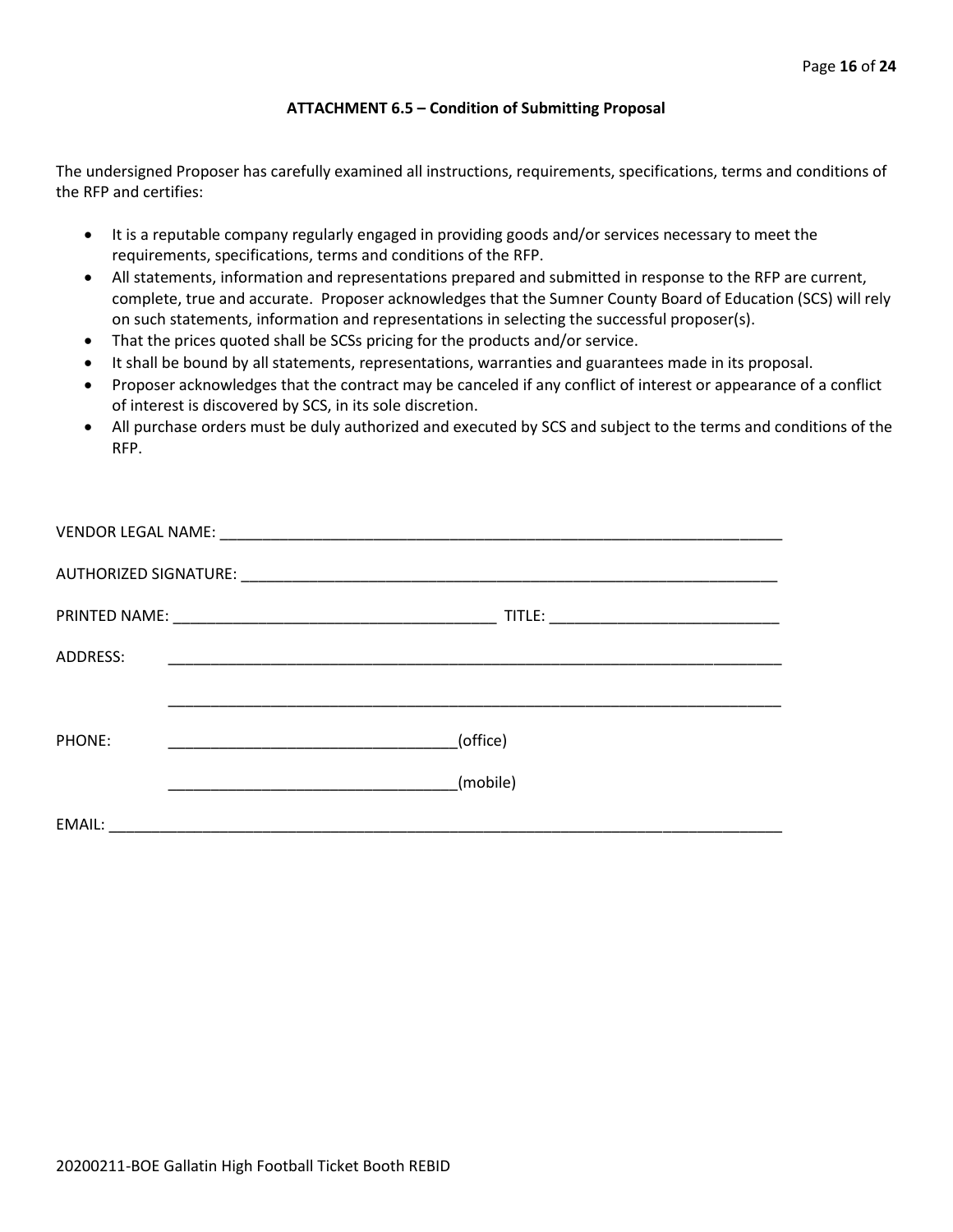#### **ATTACHMENT 6.6 – Statement of Non-Collusion**

The undersigned affirms that they are duly authorized to execute this contract, that this company, corporation, firm, partnership or individual has not prepared this proposal in collusion with any other respondent, and that the contents of this proposal as to prices, terms or conditions of said proposal have not been communicated by the undersigned nor by any employee or agent to any other person engaged in this type of business prior to the official opening of this proposal.

| Address: |          |  |  |  |  |  |
|----------|----------|--|--|--|--|--|
|          | (office) |  |  |  |  |  |
|          | (mobile) |  |  |  |  |  |
|          |          |  |  |  |  |  |
|          |          |  |  |  |  |  |
|          |          |  |  |  |  |  |
|          |          |  |  |  |  |  |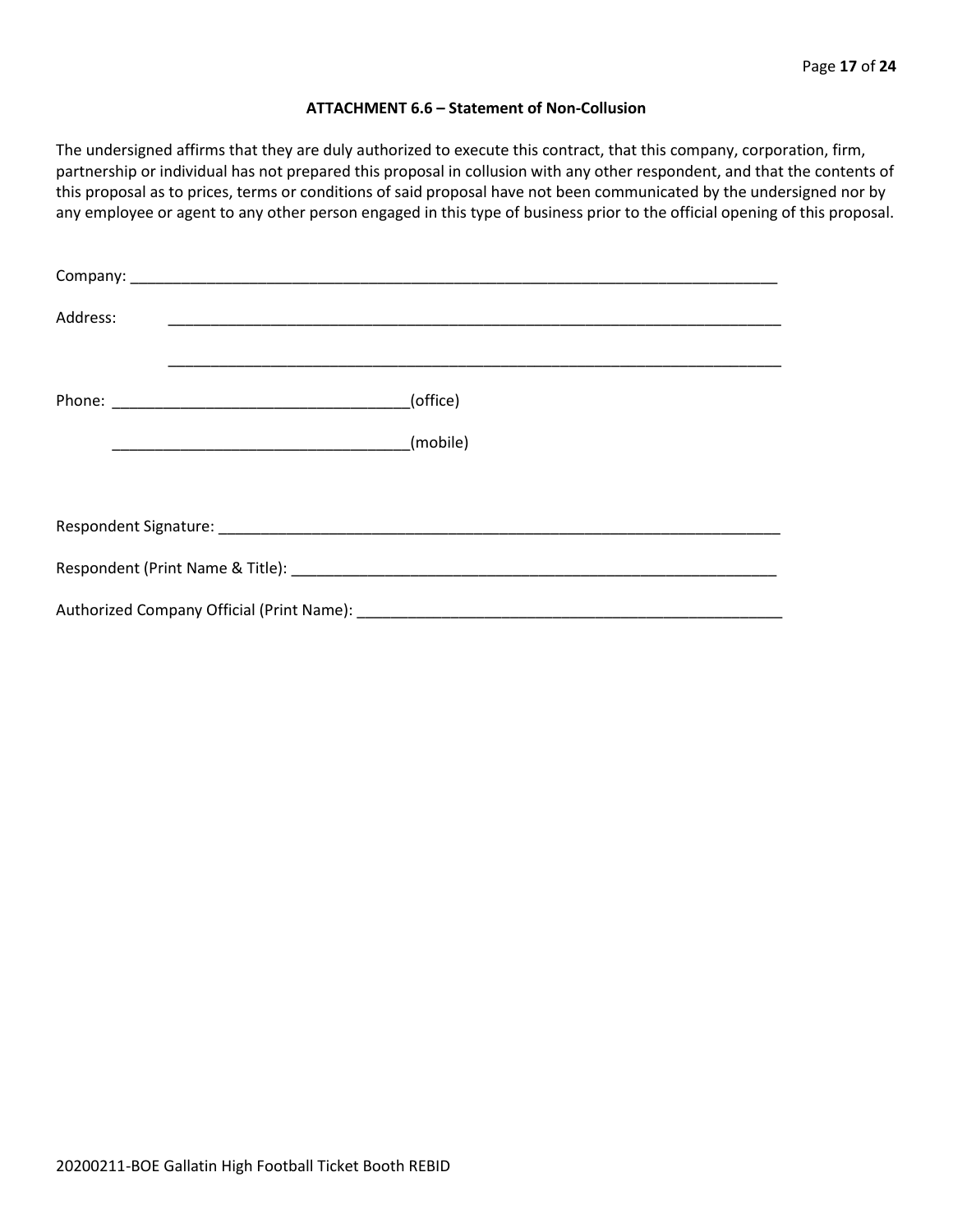#### **ATTACHMENT 6.7 – Attestation Re Personnel**

# **ATTESTATION RE PERSONNEL USED IN CONTRACT PERFORMANCE**

| CONTRACTOR LEGAL ENTITY NAME:                                          |  |
|------------------------------------------------------------------------|--|
| FEDERAL EMPLOYER IDENTIFICATION NUMBER:<br>(or Social Security Number) |  |

**The Contractor, identified above, does hereby attest, certify, warrant and assure that the Contractor shall not knowingly utilize the services of an illegal immigrant in the performance of this Contract and shall not knowingly utilize the services of any subcontractor who will utilize the services of an illegal immigrant in the performance of this Contract, T.C.A. § 12-3-309.**

SIGNATURE & DATE:

*NOTICE: This attestation MUST be signed by an individual empowered to contractually bind the Contractor.*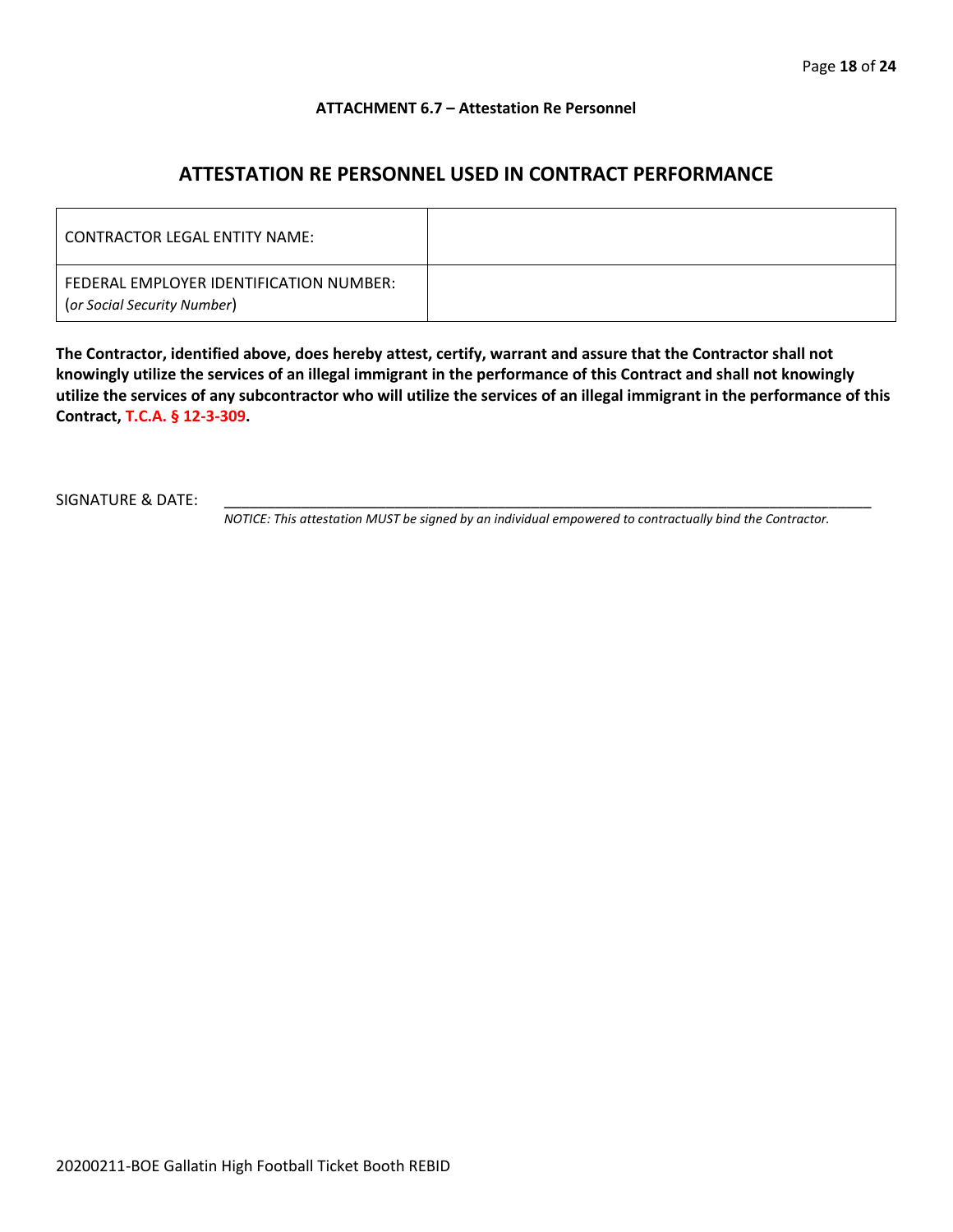#### **ATTACHMENT 6.8 – Drug Free Workplace Affidavit**

The Sumner County Board of Education is committed to maintaining a safe and productive work environment for its employees and to providing high quality service to its citizens. The goal of this policy is for Sumner County Board of Education employees and contractors to remain, or become and remain, drug-free. Abuse and dependency on alcohol and/or drugs can seriously affect the health of employees, contractors and citizens, jeopardize personal safety, impact the safety of others and impair job performance.

STATE OF

**COUNTY OF** \_\_\_\_\_\_\_\_\_\_\_\_\_\_\_\_\_\_\_\_\_\_\_\_\_\_\_\_\_\_\_\_\_

The undersigned, principal officer of

an employer of five (5) or more employees contracting with Sumner County Board of Education to provide goods or services, hereby states under oath as follows:

- 1. The undersigned is a principal officer of (hereinafter referred to as the "Company") and is duly authorized to execute this Affidavit on behalf of the Company.
- 2. The Company submits this Affidavit pursuant to T.C.A. § 50-9-113, which requires each employer with no less than five (5) employees receiving pay who contracts with the state and any local government to provide contracted services to submit an affidavit stating that such employer has a drug-free workplace program that complies with Title 50, Chapter 9 of the *Tennessee Code Annotated*.
- 3. The Company is in compliance with T.C.A. § 50-9-113 and all applicable Federal Laws, Rules and Regulations requiring a drug-free workplace program.

Further affiant saith not.

| <b>Principal Officer:</b> |  |
|---------------------------|--|
| <b>STATE OF</b>           |  |

**COUNTY OF** \_\_\_\_\_\_\_\_\_\_\_\_\_\_\_\_\_\_\_\_\_\_\_\_\_\_\_\_\_\_\_\_\_\_

Before me personally appeared \_\_\_\_\_\_\_\_\_\_\_\_\_\_\_\_\_\_\_\_\_\_\_\_\_\_\_\_\_\_\_\_\_\_\_\_\_\_\_\_\_\_\_\_\_\_\_\_\_\_\_\_\_\_\_\_\_\_\_\_\_\_, with whom I am personally acquainted (or proved to me on the basis of satisfactory evidence) and who acknowledged that such person executed the foregoing affidavit for the purposes therein contained.

Witness my hand and seal at office this \_\_\_\_\_\_\_\_\_\_\_\_\_ day of \_\_\_\_\_\_\_\_\_\_\_\_\_\_\_\_\_\_\_\_, 20\_\_\_\_.

Notary Public

My commission expires: \_\_\_\_\_\_\_\_\_\_\_\_\_\_\_\_\_\_\_\_\_\_\_

\_\_\_\_\_\_\_\_\_\_\_\_\_\_\_\_\_\_\_\_\_\_\_\_\_\_\_\_\_\_\_\_\_\_\_\_\_\_\_\_\_\_\_\_\_\_\_\_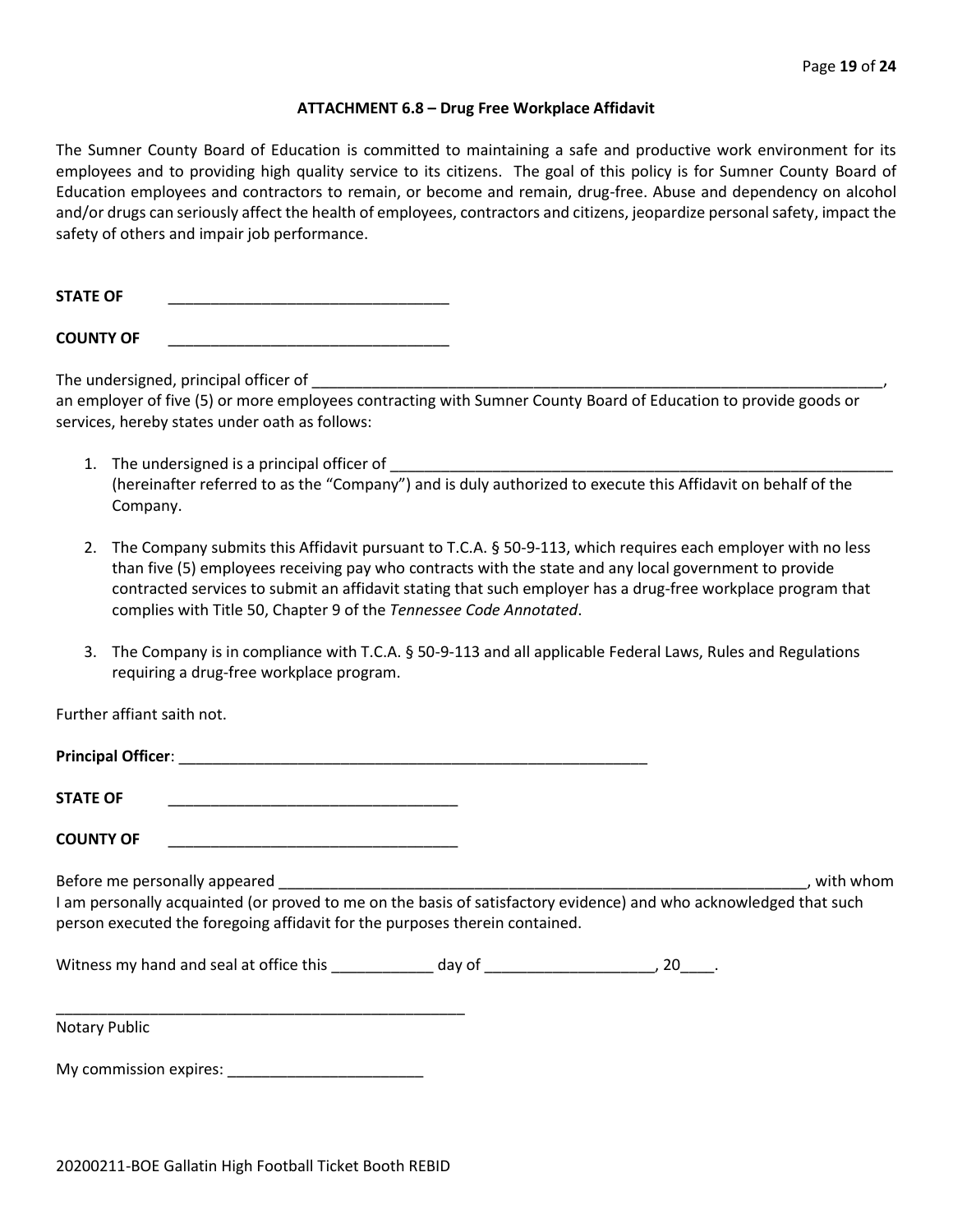#### **ATTACHMENT 6.9 – W9**

|                                                                                                                                                                                                                                                                                                                                                                                                                                                                                                                                                                                                                                                                                                                                                                             | <b>Request for Taxpayer</b><br>(Rev. December 2014)<br><b>Identification Number and Certification</b><br>Department of the Treasury<br>Internal Revenue Service<br>1 Name (as shown on your income tax return). Name is required on this line; do not leave this line blank.                                                                                                                                  |                                                                                                                                                                                                                                                                                                                                                                                                                                          |                                                                                                                                                                                                                                                        |        |    |   |                                       |                                                                                                                                    | Give Form to the<br>requester. Do not<br>send to the IRS. |  |  |  |  |  |
|-----------------------------------------------------------------------------------------------------------------------------------------------------------------------------------------------------------------------------------------------------------------------------------------------------------------------------------------------------------------------------------------------------------------------------------------------------------------------------------------------------------------------------------------------------------------------------------------------------------------------------------------------------------------------------------------------------------------------------------------------------------------------------|---------------------------------------------------------------------------------------------------------------------------------------------------------------------------------------------------------------------------------------------------------------------------------------------------------------------------------------------------------------------------------------------------------------|------------------------------------------------------------------------------------------------------------------------------------------------------------------------------------------------------------------------------------------------------------------------------------------------------------------------------------------------------------------------------------------------------------------------------------------|--------------------------------------------------------------------------------------------------------------------------------------------------------------------------------------------------------------------------------------------------------|--------|----|---|---------------------------------------|------------------------------------------------------------------------------------------------------------------------------------|-----------------------------------------------------------|--|--|--|--|--|
| σû                                                                                                                                                                                                                                                                                                                                                                                                                                                                                                                                                                                                                                                                                                                                                                          | 2 Business name/disregarded entity name, if different from above<br>4 Exemptions (codes apply only to<br>3 Check appropriate box for federal tax classification; check only one of the following seven boxes:                                                                                                                                                                                                 |                                                                                                                                                                                                                                                                                                                                                                                                                                          |                                                                                                                                                                                                                                                        |        |    |   |                                       |                                                                                                                                    |                                                           |  |  |  |  |  |
| Specific Instructions on page<br>Print or type                                                                                                                                                                                                                                                                                                                                                                                                                                                                                                                                                                                                                                                                                                                              | C Corporation<br>S Corporation Partnership<br>Trust/estate<br>Individual/sole proprietor or<br>single-member LLC<br>Limited liability company. Enter the tax classification (C=C corporation, S=S corporation, P=partnership) ▶<br>Note. For a single-member LLC that is disregarded, do not check LLC; check the appropriate box in the line above for<br>the tax classification of the single-member owner. |                                                                                                                                                                                                                                                                                                                                                                                                                                          |                                                                                                                                                                                                                                                        |        |    |   |                                       | certain entities, not individuals; see<br>instructions on page 3):<br>Exempt payee code (if any)<br>Exemption from FATCA reporting |                                                           |  |  |  |  |  |
|                                                                                                                                                                                                                                                                                                                                                                                                                                                                                                                                                                                                                                                                                                                                                                             | Other (see instructions) ▶<br>5 Address (number, street, and apt. or suite no.)<br>6 City, state, and ZIP code                                                                                                                                                                                                                                                                                                |                                                                                                                                                                                                                                                                                                                                                                                                                                          |                                                                                                                                                                                                                                                        |        |    |   |                                       | code (if any)<br>(Applies to accounts maintained outside the U.S.)<br>Requester's name and address (optional)                      |                                                           |  |  |  |  |  |
|                                                                                                                                                                                                                                                                                                                                                                                                                                                                                                                                                                                                                                                                                                                                                                             | See<br>7 List account number(s) here (optional)                                                                                                                                                                                                                                                                                                                                                               |                                                                                                                                                                                                                                                                                                                                                                                                                                          |                                                                                                                                                                                                                                                        |        |    |   |                                       |                                                                                                                                    |                                                           |  |  |  |  |  |
| Part I                                                                                                                                                                                                                                                                                                                                                                                                                                                                                                                                                                                                                                                                                                                                                                      |                                                                                                                                                                                                                                                                                                                                                                                                               | <b>Taxpayer Identification Number (TIN)</b>                                                                                                                                                                                                                                                                                                                                                                                              |                                                                                                                                                                                                                                                        |        |    |   |                                       |                                                                                                                                    |                                                           |  |  |  |  |  |
|                                                                                                                                                                                                                                                                                                                                                                                                                                                                                                                                                                                                                                                                                                                                                                             |                                                                                                                                                                                                                                                                                                                                                                                                               | Enter your TIN in the appropriate box. The TIN provided must match the name given on line 1 to avoid<br>backup withholding. For individuals, this is generally your social security number (SSN). However, for a<br>resident alien, sole proprietor, or disregarded entity, see the Part I instructions on page 3. For other<br>entities, it is your employer identification number (EIN). If you do not have a number, see How to get a | Social security number                                                                                                                                                                                                                                 |        |    |   |                                       |                                                                                                                                    |                                                           |  |  |  |  |  |
|                                                                                                                                                                                                                                                                                                                                                                                                                                                                                                                                                                                                                                                                                                                                                                             | TIN on page 3.                                                                                                                                                                                                                                                                                                                                                                                                |                                                                                                                                                                                                                                                                                                                                                                                                                                          |                                                                                                                                                                                                                                                        |        | or |   |                                       |                                                                                                                                    |                                                           |  |  |  |  |  |
| Note. If the account is in more than one name, see the instructions for line 1 and the chart on page 4 for<br>guidelines on whose number to enter.                                                                                                                                                                                                                                                                                                                                                                                                                                                                                                                                                                                                                          |                                                                                                                                                                                                                                                                                                                                                                                                               |                                                                                                                                                                                                                                                                                                                                                                                                                                          |                                                                                                                                                                                                                                                        |        |    | ۰ | <b>Employer identification number</b> |                                                                                                                                    |                                                           |  |  |  |  |  |
| Part II                                                                                                                                                                                                                                                                                                                                                                                                                                                                                                                                                                                                                                                                                                                                                                     | <b>Certification</b>                                                                                                                                                                                                                                                                                                                                                                                          |                                                                                                                                                                                                                                                                                                                                                                                                                                          |                                                                                                                                                                                                                                                        |        |    |   |                                       |                                                                                                                                    |                                                           |  |  |  |  |  |
|                                                                                                                                                                                                                                                                                                                                                                                                                                                                                                                                                                                                                                                                                                                                                                             | Under penalties of perjury, I certify that:                                                                                                                                                                                                                                                                                                                                                                   |                                                                                                                                                                                                                                                                                                                                                                                                                                          |                                                                                                                                                                                                                                                        |        |    |   |                                       |                                                                                                                                    |                                                           |  |  |  |  |  |
| 1. The number shown on this form is my correct taxpayer identification number (or I am waiting for a number to be issued to me); and<br>2. I am not subject to backup withholding because: (a) I am exempt from backup withholding, or (b) I have not been notified by the Internal Revenue<br>Service (IRS) that I am subject to backup withholding as a result of a failure to report all interest or dividends, or (c) the IRS has notified me that I am<br>no longer subject to backup withholding; and                                                                                                                                                                                                                                                                 |                                                                                                                                                                                                                                                                                                                                                                                                               |                                                                                                                                                                                                                                                                                                                                                                                                                                          |                                                                                                                                                                                                                                                        |        |    |   |                                       |                                                                                                                                    |                                                           |  |  |  |  |  |
|                                                                                                                                                                                                                                                                                                                                                                                                                                                                                                                                                                                                                                                                                                                                                                             |                                                                                                                                                                                                                                                                                                                                                                                                               | 3. I am a U.S. citizen or other U.S. person (defined below); and                                                                                                                                                                                                                                                                                                                                                                         |                                                                                                                                                                                                                                                        |        |    |   |                                       |                                                                                                                                    |                                                           |  |  |  |  |  |
| 4. The FATCA code(s) entered on this form (if any) indicating that I am exempt from FATCA reporting is correct.<br>Certification instructions. You must cross out item 2 above if you have been notified by the IRS that you are currently subject to backup withholding<br>because you have failed to report all interest and dividends on your tax return. For real estate transactions, item 2 does not apply. For mortgage<br>interest paid, acquisition or abandonment of secured property, cancellation of debt, contributions to an individual retirement arrangement (IRA), and<br>generally, payments other than interest and dividends, you are not required to sign the certification, but you must provide your correct TIN. See the<br>instructions on page 3. |                                                                                                                                                                                                                                                                                                                                                                                                               |                                                                                                                                                                                                                                                                                                                                                                                                                                          |                                                                                                                                                                                                                                                        |        |    |   |                                       |                                                                                                                                    |                                                           |  |  |  |  |  |
| Sign<br>Here                                                                                                                                                                                                                                                                                                                                                                                                                                                                                                                                                                                                                                                                                                                                                                | Signature of<br>U.S. person ▶                                                                                                                                                                                                                                                                                                                                                                                 |                                                                                                                                                                                                                                                                                                                                                                                                                                          |                                                                                                                                                                                                                                                        | Date P |    |   |                                       |                                                                                                                                    |                                                           |  |  |  |  |  |
|                                                                                                                                                                                                                                                                                                                                                                                                                                                                                                                                                                                                                                                                                                                                                                             | <b>General Instructions</b>                                                                                                                                                                                                                                                                                                                                                                                   | Section references are to the Internal Revenue Code unless otherwise noted.                                                                                                                                                                                                                                                                                                                                                              | · Form 1098 (home mortgage interest), 1098-E (student loan interest), 1098-T<br>(tuition)                                                                                                                                                              |        |    |   |                                       |                                                                                                                                    |                                                           |  |  |  |  |  |
| Future developments. Information about developments affecting Form W-9 (such                                                                                                                                                                                                                                                                                                                                                                                                                                                                                                                                                                                                                                                                                                |                                                                                                                                                                                                                                                                                                                                                                                                               |                                                                                                                                                                                                                                                                                                                                                                                                                                          | • Form 1099-C (canceled debt)<br>· Form 1099-A (acquisition or abandonment of secured property)                                                                                                                                                        |        |    |   |                                       |                                                                                                                                    |                                                           |  |  |  |  |  |
| as legislation enacted after we release it) is at www.irs.gov/fw9.<br><b>Purpose of Form</b>                                                                                                                                                                                                                                                                                                                                                                                                                                                                                                                                                                                                                                                                                |                                                                                                                                                                                                                                                                                                                                                                                                               |                                                                                                                                                                                                                                                                                                                                                                                                                                          | Use Form W-9 only if you are a U.S. person (including a resident alien), to<br>provide your correct TIN.                                                                                                                                               |        |    |   |                                       |                                                                                                                                    |                                                           |  |  |  |  |  |
| An individual or entity (Form W-9 requester) who is required to file an information<br>return with the IRS must obtain your correct taxpayer identification number (TIN)<br>which may be your social security number (SSN), individual taxpayer identification<br>number (ITIN), adoption taxpayer identification number (ATIN), or employer                                                                                                                                                                                                                                                                                                                                                                                                                                |                                                                                                                                                                                                                                                                                                                                                                                                               | If you do not return Form W-9 to the requester with a TIN, you might be subject<br>to backup withholding. See What is backup withholding? on page 2.<br>By signing the filled-out form, you:                                                                                                                                                                                                                                             |                                                                                                                                                                                                                                                        |        |    |   |                                       |                                                                                                                                    |                                                           |  |  |  |  |  |
| identification number (EIN), to report on an information return the amount paid to<br>you, or other amount reportable on an information return. Examples of information<br>returns include, but are not limited to, the following:                                                                                                                                                                                                                                                                                                                                                                                                                                                                                                                                          |                                                                                                                                                                                                                                                                                                                                                                                                               | 1. Certify that the TIN you are giving is correct (or you are waiting for a number<br>to be issued).<br>2. Certify that you are not subject to backup withholding, or                                                                                                                                                                                                                                                                    |                                                                                                                                                                                                                                                        |        |    |   |                                       |                                                                                                                                    |                                                           |  |  |  |  |  |
| · Form 1099-INT (interest earned or paid)                                                                                                                                                                                                                                                                                                                                                                                                                                                                                                                                                                                                                                                                                                                                   |                                                                                                                                                                                                                                                                                                                                                                                                               |                                                                                                                                                                                                                                                                                                                                                                                                                                          | 3. Claim exemption from backup withholding if you are a U.S. exempt payee. If                                                                                                                                                                          |        |    |   |                                       |                                                                                                                                    |                                                           |  |  |  |  |  |
| . Form 1099-DIV (dividends, including those from stocks or mutual funds)                                                                                                                                                                                                                                                                                                                                                                                                                                                                                                                                                                                                                                                                                                    |                                                                                                                                                                                                                                                                                                                                                                                                               |                                                                                                                                                                                                                                                                                                                                                                                                                                          | applicable, you are also certifying that as a U.S. person, your allocable share of<br>any partnership income from a U.S. trade or business is not subject to the                                                                                       |        |    |   |                                       |                                                                                                                                    |                                                           |  |  |  |  |  |
| . Form 1099-MISC (various types of income, prizes, awards, or gross proceeds)<br>. Form 1099-B (stock or mutual fund sales and certain other transactions by<br>brokers)                                                                                                                                                                                                                                                                                                                                                                                                                                                                                                                                                                                                    |                                                                                                                                                                                                                                                                                                                                                                                                               |                                                                                                                                                                                                                                                                                                                                                                                                                                          | withholding tax on foreign partners' share of effectively connected income, and<br>4. Certify that FATCA code(s) entered on this form (if any) indicating that you are<br>exempt from the FATCA reporting, is correct. See What is FATCA reporting? on |        |    |   |                                       |                                                                                                                                    |                                                           |  |  |  |  |  |
| page 2 for further information.<br>· Form 1099-S (proceeds from real estate transactions)<br>. Form 1099-K (merchant card and third party network transactions)                                                                                                                                                                                                                                                                                                                                                                                                                                                                                                                                                                                                             |                                                                                                                                                                                                                                                                                                                                                                                                               |                                                                                                                                                                                                                                                                                                                                                                                                                                          |                                                                                                                                                                                                                                                        |        |    |   |                                       |                                                                                                                                    |                                                           |  |  |  |  |  |

Cat. No. 10231X

Form W-9 (Rev. 12-2014)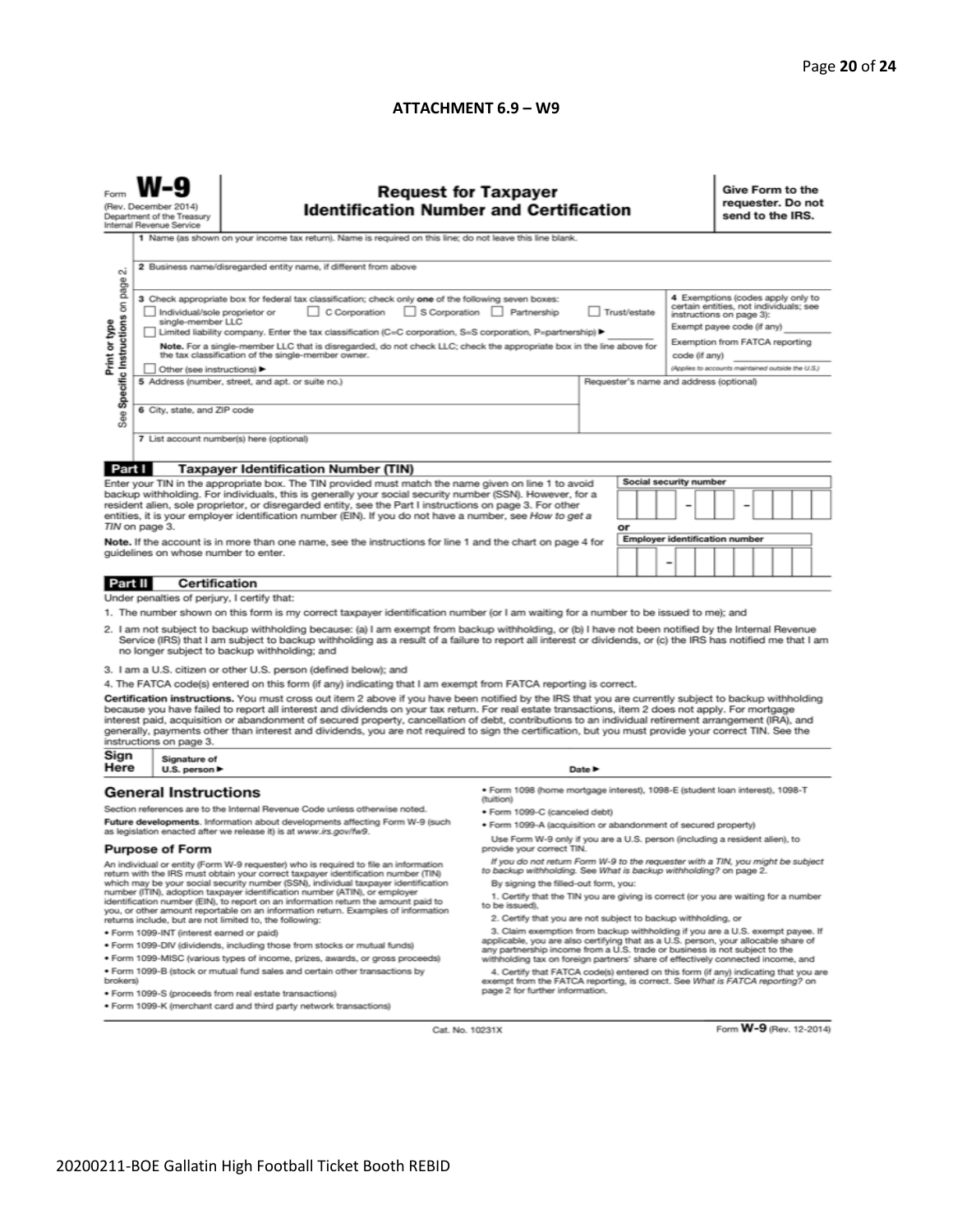#### **ATTACHMENT 6.10 – Standard Terms & Conditions SUMNER COUNTY BOARD OF EDUCATION (SCS)**

#### **1. PREPARATION AND SUBMISSION OF BID.**

- **a.** Failure to examine any drawings**,** specifications, or instructions will be at the proposer's risk. Any deviation from the stated terms, conditions and specifications must be coordinated with and approved in writing by the SCS Purchasing Supervisor.
- **b.** RFP SUBMITTAL / SIGNATURE: Proposal shall give the full name and business address of the bidder. If the proposer is a corporation, the name shall be stated as it is in the corporate charter. Proposals must be signed in ink by the proposer's authorized agent. Unsigned proposals will be rejected. Proposals are to be sealed and the outside of the envelope is to reference the RFP number. The person signing the proposal must show their title, and if requested by the institution, must furnish satisfactory proof of his or her authority to bind his or her company in contract. Proposer understands that by submitting a proposal with an authorized signature, it shall constitute an offer to SCS. Proposals must be typewritten or in ink; otherwise they may not be considered. Purchase orders will be issued to the firm name appearing on the W9. Electronic submissions via email, fax, etc. shall not be accepted.
- **c.** SCS is not responsible for any costs incurred by any vendor pursuant to the RFP. The vendor shall be responsible for all costs incurred in connection with the preparation and submission of its proposal.
- **d.** All proposers must be in compliance with T.C.A. § 62-6-119 at the time of proposal submission and provide evidence of compliance with the applicable provisions of the chapter before such proposal may be considered.
- **e.** Proposals are to be received in the location designated in the RFP no later than the specified date and time. Late submissions will NOT be opened or considered.
- **f.** No erasures permitted. Errors may be crossed out and corrections printed in ink or typewritten adjacent to error and must be initialed in ink by person signing the proposal.
- **g.** Specifications: Reference to available specifications shall be sufficient to make the terms of the specifications binding on the proposer. The use of the name of a manufacturer, or any special brand or make in describing an item does not restrict the proposer to that manufacturer or specific article, unless specifically stated. Comparable products of other manufacturers will be considered if proof of compatibility is contained in the proposal. Proposers are required to notify SCSs Purchasing Supervisor whenever specifications/procedures are not perceived to be fair and open. The articles on which the proposal is submitted must be equal or superior to that specified. Informative and Descriptive Literature: The proposer must show brand or trade names of the articles proposed, when applicable. It shall be the responsibility of the proposer, including proposer's whose product is referenced, to furnish with the proposer such specifications, catalog pages, brochures or other data as will provide an adequate basis for determining the quality and functional capabilities of the product offered. Failure to provide this data may be considered valid justification for rejection of proposer.
- **h.** Samples: Samples of items when called for, must be furnished free of expense, and if not destroyed will, upon proposer's request within ten (10) days of RFP opening, be returned at the proposer's expense. Each sample must be labeled with the proposer's name, manufacturer's brand name and number, RFP number and item reference.
- **i.** Time of Performance: The number of calendar days in which delivery is to be made after receipt of order shall be stated in the RFP and may be a factor in making an award, price notwithstanding. If no delivery time is stated in the bid, bidder agrees that delivery is to be made within two weeks (10 business days) of order.
- **j.** Transportation and delivery charges should be included in the price and be fully prepaid by the vendor to the destination specified in the RFP. Proposal prices shall include delivery of all items F.O.B. destination.
- **k.** New materials and supplies must be delivered unless otherwise specifically stated in the RFP.
- **l.** Alternate/multiple bids will not be considered unless specifically called for in the RFP.
- **m.** Only proposals submitted on RFP forms furnished by SCS will be considered.
- n. By signing this RFP where indicated, the proposer agrees to strictly abide by all local, state and federal statutes and regulations. The proposer further certifies that this proposer is made without collusion or fraud.
- **o.** Error in Proposal. In case of error in the extension of prices in the proposal, the unit price will govern. Late submissions will NOT be opened or considered. Proposers are cautioned to verify their proposals before submission, as amendments received after the ITB deadline will not be considered. No proposals shall be altered, amended or withdrawn after opening. After proposal opening, a proposer may withdraw a proposal only when there is obvious clerical error such as a misplaced decimal point, or when enforcement of the proposal would impose unconscionable hardship due to an error in the proposal resulting in a quotation substantially below the other proposals received. Proposal withdrawals will be considered only upon written request of the proposer.
- **2. OPEN RECORDS.** In order to comply with the provisions of the Tennessee Open Records Act, all proposals will be publicly opened and are subject to public inspection after the award upon written request. Proposers may be present at ITB opening. Summary information will be posted the SCS website, www.sumnerschools.org under the Invitation to Bid link.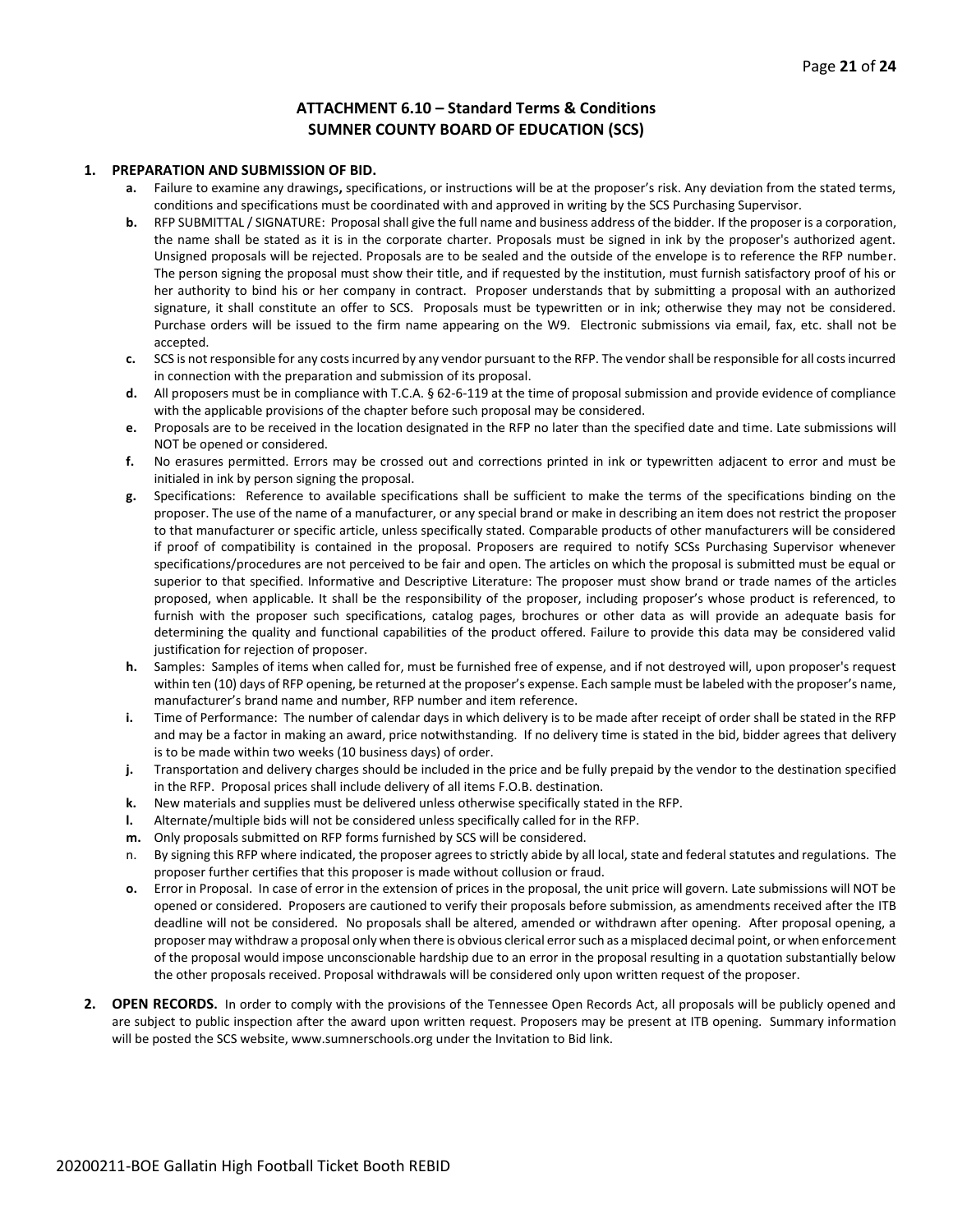- **3. ACCEPTANCE AND AWARD.** SCS reserves the right to reject any and all proposals and to waive any informality in proposals and, unless otherwise specified by the proposer to accept any item in the proposal. Action to reject all proposals shall be taken for unreasonably high prices, errors in the proposal documents, cessation of need, unavailability of funds, or any other reason approved by SCS.
	- a. Contracts and purchases will be made with the lowest, responsive, responsible, qualified proposer. The quality of the articles to be supplied, their conformity with the specifications, their suitability to the requirements of the Institution, cash discount offered, and the delivery terms will be taken into consideration.
	- b. Any deviation from these stated terms, specifications and conditions must be coordinated with and approved in writing by the Purchasing Supervisor.
	- c. Prices quoted on the response (if any) are to be considered firm and binding until the said equipment, supplies or services are in the possession of SCS.
	- d. SCS reserves the right to order more or less than the quantity listed in the proposal.
	- e. If a proposer fails to state a time within which a proposal must be accepted, it is understood and agreed that SCS shall have ninety (90) days to accept.
	- f. No purchase or contract is authorized or valid until the issuance of a SCS purchase order in accordance with SCS policy. No SCS employee is authorized to purchase equipment, supplies or services prior to the issuance of such a purchase order.
	- g. The contract may not be assigned without written SCS consent.
	- h. If the appropriate space is marked on the ITB, other Institutions (such as State, Local and/or Public Agencies) may purchase off the contract during the same period as SCS.
	- i. The awarded proposer will be required to post a performance and payment bond in the amount of 25% of the contract price if it exceeds \$100,000 as stated by T.C.A. §12-4-201.
	- j. If the project cost is in excess of \$25,000 a performance bond must be secured by the requesting part in an amount equal to the market improvement value.
	- k. By submission of this bid and signature thereof, the Bidder acknowledges compliance with the provisions of Public Chapter No. 587 / Senate Bill No. 2048 (Employee Background Check). The Bidder further agrees to submit a formal certification thereof prior to commencing work.
- **4. PAYMENT**. Payment terms must be specified in the proposal, including any discounts for early payment. Partial payments will not be approved unless justification for such payment can be shown. Terms will be NET 30 days. Payment will not be made until the conditions and specifications of the RFP are inspected and approved as conforming by persons appointed by SCS.
- **5. DEFAULT OF SELECTED VENDOR.** In case of vendor default, SCS may procure the articles or services from other sources and hold the defaulting vendor responsible for any resulting cost. If the awarded vendor violates any terms of their response, the contract, SCS policy or any law, they may be disqualified from proposing for a period of two years for minor violations or longer for major violations. Proposals from disqualified proposers will not be accepted during the period of disqualification.
- **6. INSPECTION OF PURCHASES.** Articles received which are not equivalent will not be accepted and will be picked up by the vendor or returned to vendor, shipping charges collect. SCS shall have a reasonable period in which to inspect and accept or reject materials without liability. If necessity requires SCS to use nonconforming materials, an appropriate reduction in payment may be made.
- **7. TAXES.** SCS is tax exempt; do not include taxes in quotation. Vendors making improvements or additions to or performing repair work on real property for SCS are liable for any applicable sales or use tax on tangible personal property used in connection with the contract or furnished to vendors by the state for use under the contract.
- **8. NONDISCRIMINATION.** SCS is an equal opportunity employer. SCS and bidder agree to comply with Titles VI and VII of the Civil Rights Act of 1964, Title IX of the Education Amendments of 1972, Section 504 of the Rehabilitation Act of 1973, Executive Order 11,246, the Americans with Disabilities Act of 1990 and the related regulations to each. Each party assures that it will not discriminate against any individual including, but not limited to employees or applicants for employment and/or students, because of race, religion, creed, color, sex, age, disability, veteran status or national origin. In the event that any claims should arise with regards to violations of any such local, state or federal law, statues, rule or regulations, the vendor will indemnify and hold SCS harmless for any damages, including court costs or attorney fees, which might be incurred.
- **9. PROHIBITIONS/NO VENDOR CONTRACT FORM.** Acceptance of gifts from vendors is prohibited. T.C.A. §12-4-106. The contract documents for purchase under this RFP shall consist of the successful proposer's bid and SCSs purchase order. **The proposer may request exceptions to terms and conditions and/or request SCS to accept other terms and conditions by means of subsequent documents such as invoices, warranty agreements, license agreements, etc. All subsequent document shall be open to revision for impermissible language. SCS reserves the right to render the proposal unresponsive and subject the proposal to rejection if successful terms cannot be negotiated.**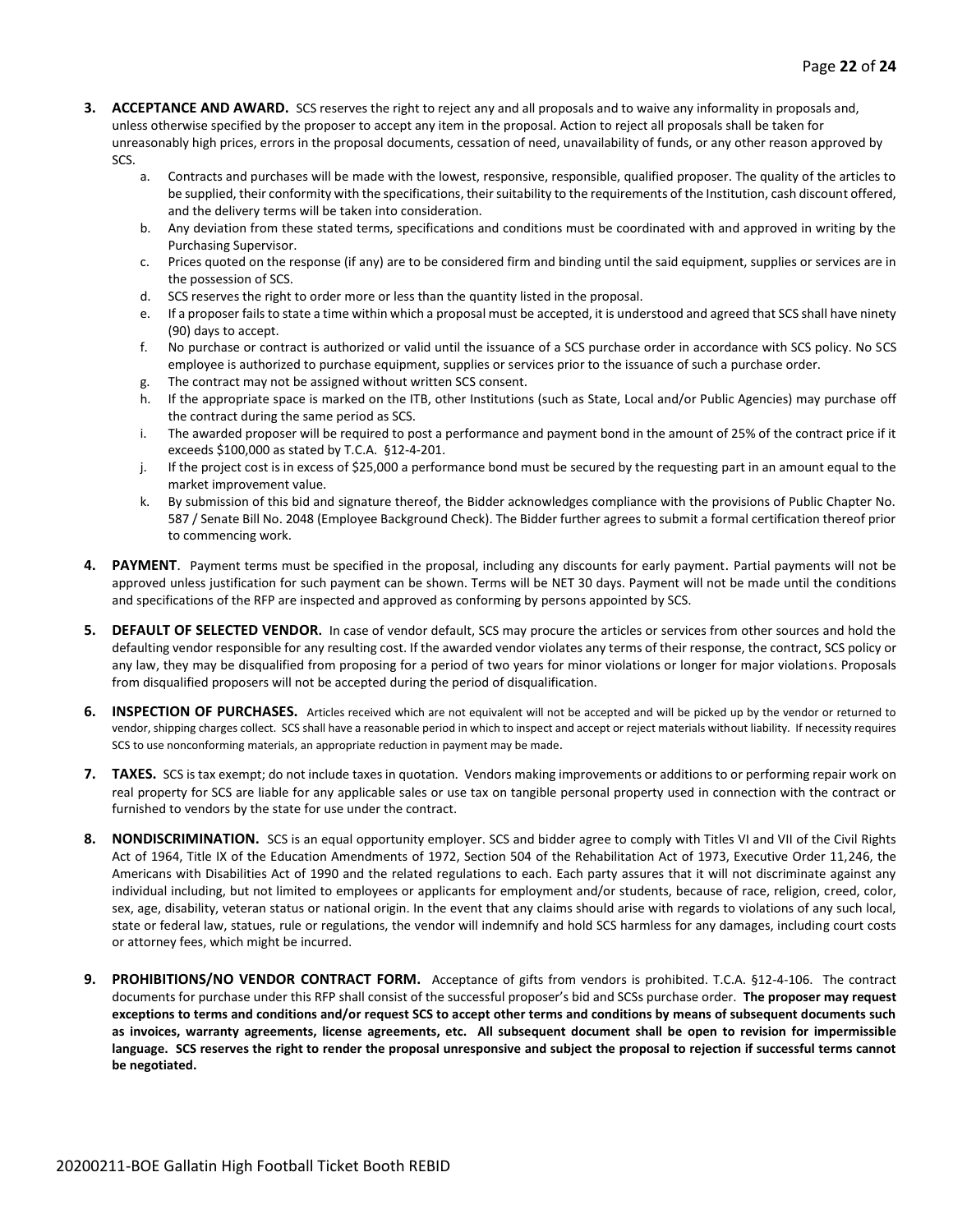- **10. PROHIBITION ON HIRING ILLEGAL IMMIGRANTS.** Tennessee Public Chapter No. 878 of 2006, T.C.A. §12-3-309, requires that Contractor attest in writing that Contractor will not knowingly utilize the services of illegal immigrants in the performance of this Contract and will not knowingly utilize the services of any subcontractor, if permitted under this Contract, who will utilize the services of illegal immigrants in the performance of this Contract. The attestation shall be made on the form, Attestation re Personnel Used in Contract Performance ("the Attestation"), which is attached and hereby incorporated by this reference.
- **11. SALES AND USE TAX.** Before the Purchase Order/Contract resulting from this RFP/RFQ is signed, the apparent successful proposer must be registered with the Department of Revenue for the collection of Tennessee sales and use tax as required by T.C.A. §12-3-306.
- **12. ASSIGNMENT.** Neither the vendor nor SCS may assign this agreement without prior written consent of the other party.
- **13. LIABILITIES.** The vendor shall indemnify SCS against liability for any suits, actions or claims of any character arising from or relating to the performance under this agreement by the vendor or its subcontractors. SCS has no obligation for the payment of any judgement or the settlement of any claim made against the vendor or its subcontractors as a result of obligations under this contract.
- **14. APPLICABLE LAW.** Any contract shall be interpreted under the laws and statutes of the State of Tennessee. SCS does not enter into contracts which provide for mediation or arbitration. Any action arising from any contract made from this RFP shall be brought in the state courts in Sumner County, TN or in the United States Federal District Court for the Middle District of Tennessee.

Additionally, it is a violation of state statutes to purchase materials, supplies, services or any other item from a vendor that is a commissioner, official, employee or board member that has any financial or beneficial interest in such transaction, T.C.A. §12-4-101.

- **15. FUNDS**. The Proposer understands and accepts the non-appropriation of funds provision of SCS.
- **16. DATA PRIVACY AND SECURITY**. Personal Information (PI) includes but is not limited to that information protected by HIPAA, the HITECH Act, FERPA, or Gramm-Leach-Bliley) or such information which would allow a third party to gain access to the personal, medical or financial records of any of any party. Vendor represents and warrants that its collection, access, use, storage, disposal and disclosure of PI complies with all applicable federal and state privacy and data protection laws. Vendor represents and warrants that Vendor will maintain compliance with the SSAE 16 standard, and shall undertake any audits and risk assessments Vendor deems necessary to maintain compliance with SSAE16. If PI provided by SCS to Vendor is subject to FERPA. Vendor agrees that in its handling of FERPA data it will perform as a school official as that term is defined by FERPA regulations. Vendor acknowledges that its improper disclosure or redisclosure of PI covered by FERPA may, under certain circumstances, result in Vendor's exclusion from eligibility to contract with SCS for at least five (5) years. Vendor shall provide SCS with the name and contact information for an employee of Vendor who shall serve as SCS's primary security contact and shall be available to assist Customer twenty-four (24) hours per day, seven (7) days per week as a contact in resolving obligations associated with any security incident in which it is reasonably suspected that there has been a breach of information security. Vendor shall immediately mitigate or resolve any Security Incident, at Vendor's expense and in accordance with applicable privacy rights, laws, regulations and standards. Vendor shall reimburse SCS for actual costs incurred by SCS in responding to, and mitigating damages caused by, any Security Incident, including all costs of notice and/or remediation incurred under applicable law as a result of the Security Incident.
- **17. IRAN DIVESTMENT ACT.** By submission of this proposal, each proposer and each person signing on behalf of any proposer certified, and in the case of a joint proposal, each party thereto certifies as to its own organization, under penalty of perjury, that to the best of its knowledge and belief that each proposer is not on the list created pursuant to T.C.A. §12-12- 106.
- **18. COMPLIANCE WITH CONDUCT STANDARDS**. Contractors shall be fully responsible for the conduct of its employees, subcontractors, representatives and agents. Loud or offensive music, language or behavior is unacceptable. Tobacco use of any type and vaping is prohibited on SCS property. Contact or interaction with staff or students is not allowed excepted between designated representatives of SCS and Contractor.